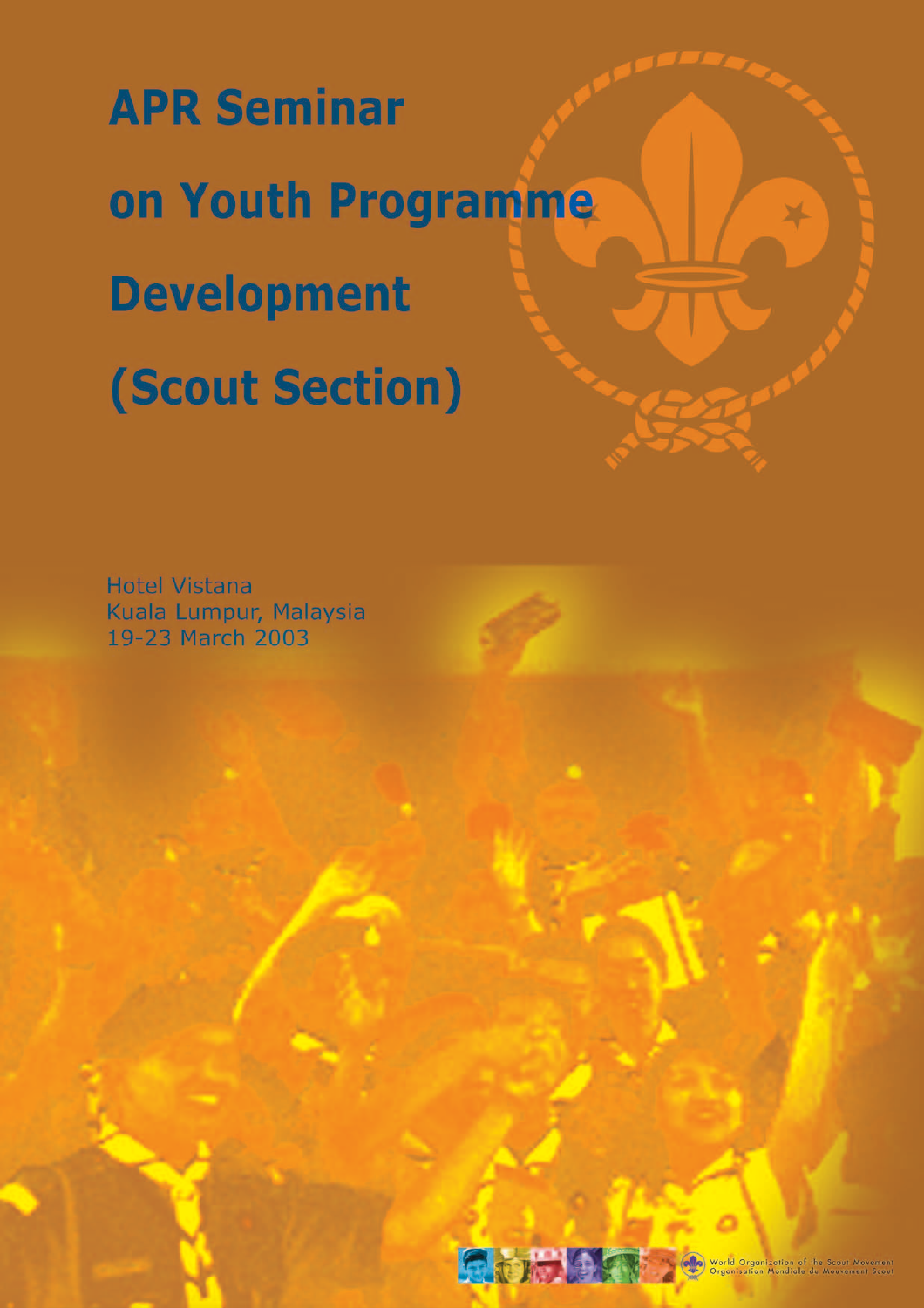

## **Brief Summary**

The APR Seminar-Workshop on Youth Programme Development was held on 19th-23rd March 2003 at the Dynasty Hotel in Kuala Lumpur, Malaysia. This successful event was attended by 60 participants from 19 member countries. The APR Programme Committee, under the leadership of Mr Paulus Tjakrawan Taningiaja, run the Seminar-Workshop very well.

The seminar-workshop is organized to introduce the concepts stated in the new International Scout Leader's Handbook, which is recommended as a reference document by the World Programme Committee. The seminar-workshop is also organized to provide national Scout associations with efficient tools for developing relevant programme for the Scout section (boys and girls from 11-15 years old).

The topics in the seminar-workshop was based on the handbook, which included: The Characteristics and needs of young people in the Asia-Pacific Region, Personal Growth Areas and Educational Objectives, Scout Method, Law and Promise, Symbolic Framework, The Patrol, The Role of the Scout Leaders, Assessing Personal Development of Young People and The Programme Cycle.

It turned out to be a very purposeful seminar-workshop. In fact, Gerakan Pramuka, Persekutuan Pengakap Malaysia and Persekutuan Pengakap Negera Brunei Darussalam expressed their interest to translate the handbook in their national language.

This workshop was also attended by three members of the APR Scout Committee, namely: Mr Eric Khoo, Dr Yongyudh Vajaradul and Haji Zainal Abidin. And for the first time, this event has the direct support of the Inter-America Scout Region in the person of Regional Director Gegardo Gonzales and Mr Alberto Del Brutto and the Director of Programme from the World Scout bureau (Central Office) based in Geneva, Mr Dominique Benard. Regional Director Abdullah Rasheed addressed the particvioants in the Opening Ceremonies while, Mr Habibul Alam, Vice-Chairperson of the World Scout Committee addressed the gathering at the Closing Ceremony.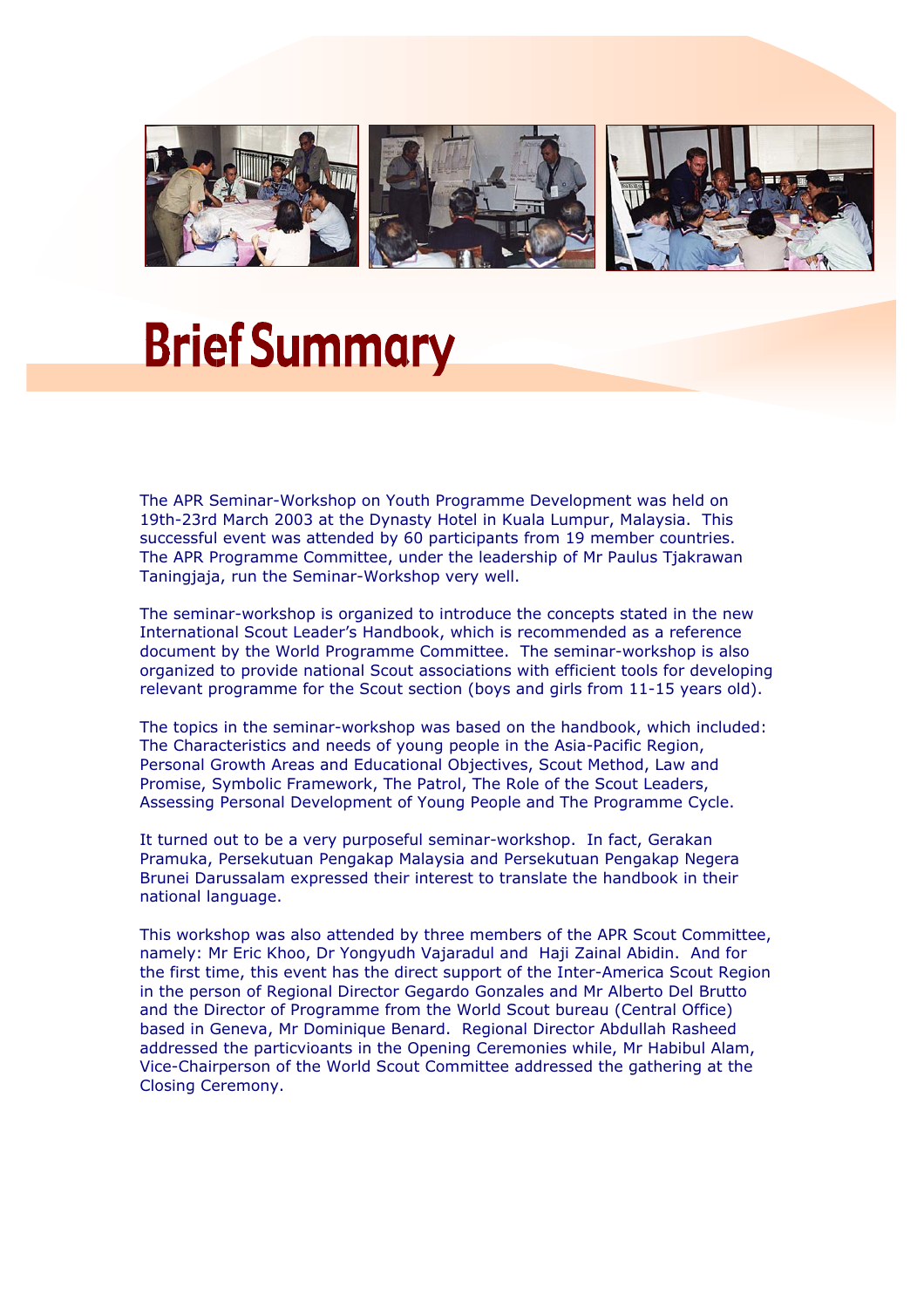## **Aim and Objectives**

#### AIM

The aim of the seminar is to introduce the new International Scout Leader's Handbook, recommended as a reference document by the World Programme Committee, and provide national Scout associations with efficient tools for developing relevant programme for the Scout section (boys and girls from 11-15 years old).

#### **OBJECTIVES**

At the end of the seminar, which will last 4 full days, participants will be able to:

- a. Identify and discuss the main needs and expectations of young adolescents (11-15 years old);
- b. Explain what are the characteristics of a Scout programme able to meet these needs and expectations;
- c. Help Scout leaders identify the main elements of the Scout method adapted to the first adolescence and use them:
	- Symbolic framework
	- Patrol system and the structures of the Scout unit
	- Scouting's educational proposal, Scout Law and Promise
	- Growth areas and educational objectives
	- Educational activities
	- Assessing personal development: the progressive scheme
	- Involving young people in planning activities: the programme cycle
	- The role of Scout leaders
- d. Identify ways to use the International Scout Leader's Handbook in their own National Scout Association.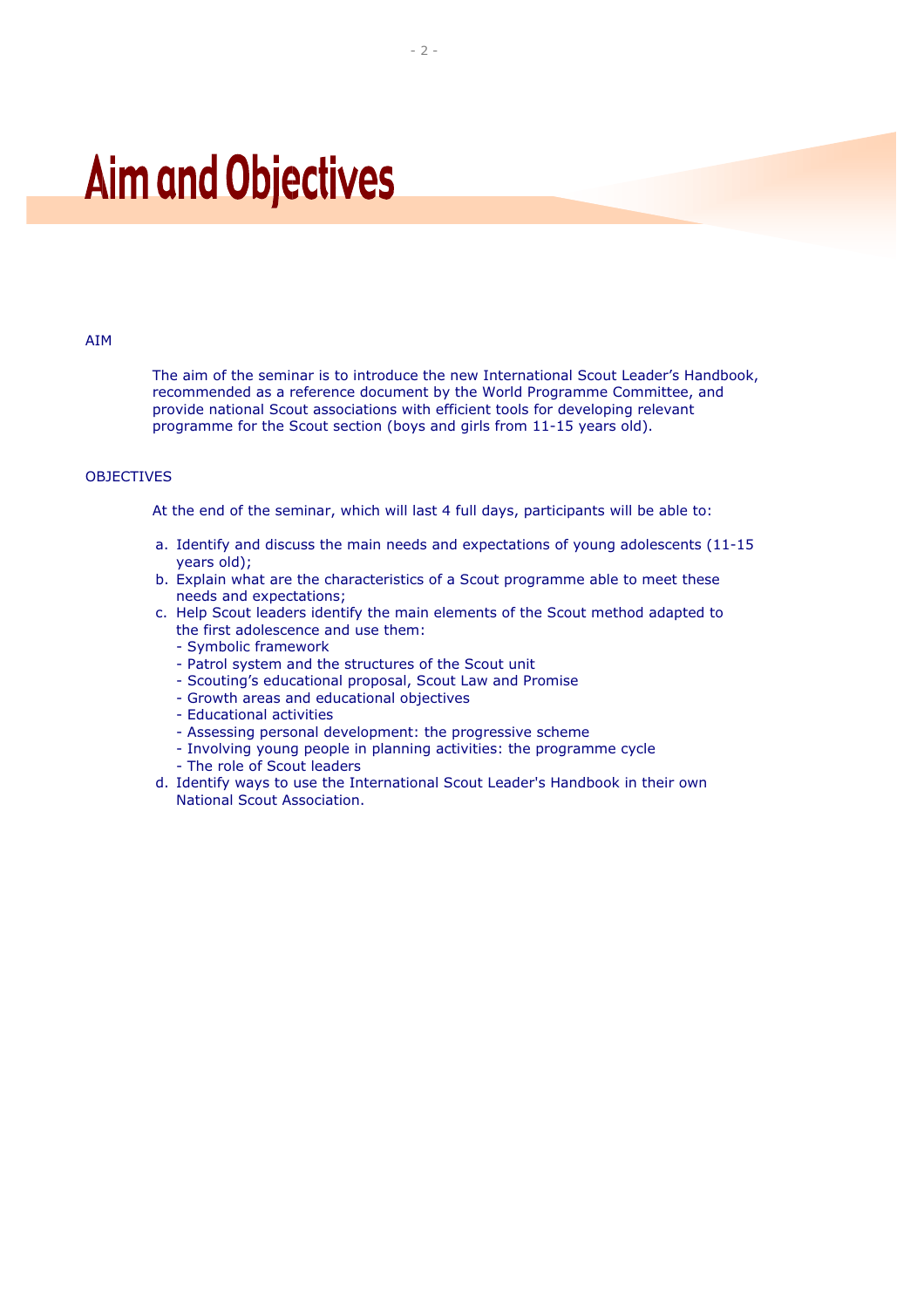# Programme

#### **Wednesday, 19 March 2003**

| 15,00 to 16,00                                     | <b>Integration Session</b><br>Welcome; introducing the participants and explaining the working system<br>and, eventually, organizing small groups.                                                                                                                                                                                                                                                                                                           |
|----------------------------------------------------|--------------------------------------------------------------------------------------------------------------------------------------------------------------------------------------------------------------------------------------------------------------------------------------------------------------------------------------------------------------------------------------------------------------------------------------------------------------|
| 16.00 to 17.00<br>17.00 to 17.30<br>17.30 to 18.30 | <b>Opening Ceremony</b><br><b>Break</b><br>How are the young people from Asia-Pacific like?<br>General characteristics of the evolutionary development of young people in<br>the Region; and main particular features on a country or culture basis.<br>3 small groups for reflection; each invited to take one of the following<br>issues: the Leading Team; receiving the expectations of the participants;<br>establishing the objectives of the Seminar; |
| 18.30 to 20.30                                     | • Body and intelligence<br>• Values and emotions<br>• Social life and spirituality<br>The groups then give their reports in plenary session. The main conclusions<br>are recorded. A trainer or the Leading Team may then reinforce those issues<br>that may appear weak or that would not emerge from the group reflection, as<br>presented in Chapter 1 of the Handbook.<br><b>Welcome Dinner</b>                                                          |

#### **Thursday, 20 March 2003**

| 8.00 AM to 10.00 AM              | In which way is Scouting responding to the characteristics and needs of the<br>young people from the Asia-Pacific Region?<br>Analysis of the main elements of the youth programme as implemented in the<br>Asia-Pacific Region; and of their relationship to the needs and aspirations of<br>young people.<br>Analysis in plenary session or in small groups, depending on the atmosphere<br>obtained by the said time. Conclusions resulting from the confrontation<br>should be reduced to a few main ideas, as expressive as possible, to be<br>recorded, written and posted by the participants so as everybody may see<br>them. If possible, the session should conclude with a vision for a given time<br>in the future. |
|----------------------------------|--------------------------------------------------------------------------------------------------------------------------------------------------------------------------------------------------------------------------------------------------------------------------------------------------------------------------------------------------------------------------------------------------------------------------------------------------------------------------------------------------------------------------------------------------------------------------------------------------------------------------------------------------------------------------------------------------------------------------------|
| 10.00 AM to 10.30 AM Break       |                                                                                                                                                                                                                                                                                                                                                                                                                                                                                                                                                                                                                                                                                                                                |
| 10.30 AM to 12.30 PM             | Growth areas, objectives and activities<br>Introducing Chapters 8, 9 and 10 of the Handbook. The three contents are<br>inter-related and will be presented vis-à-vis the previous session, i.e., the<br>way the youth programme is implemented in the Asia-Pacific Region. The<br>advantages of the system proposed are to be highlighted with regard to the<br>Mission of Scouting and emphasis should be made of the differences between<br>this system and others presently in use, making the proposal not to be seen<br>as threatening but encouraging. The idea is to obtain followers and not<br>opponents.                                                                                                             |
| 12.30 to 14.30<br>14.30 to 16.30 | The working method is essentially active, with prior or further support of a<br>module in Power Point format.<br>Lunch<br>Should it be necessary and possible, the session may continue with replies to<br>queries posed by participants and clarification of doubts. There is no prior<br>structure for the session due to the time and the higher integration that<br>should have been obtained by this particular moment among participants and<br>Leading Team.                                                                                                                                                                                                                                                            |
| 16.30 to 17.00                   | <b>Break</b>                                                                                                                                                                                                                                                                                                                                                                                                                                                                                                                                                                                                                                                                                                                   |
| 17.00 to 17.45                   | Growth areas, objectives and activities                                                                                                                                                                                                                                                                                                                                                                                                                                                                                                                                                                                                                                                                                        |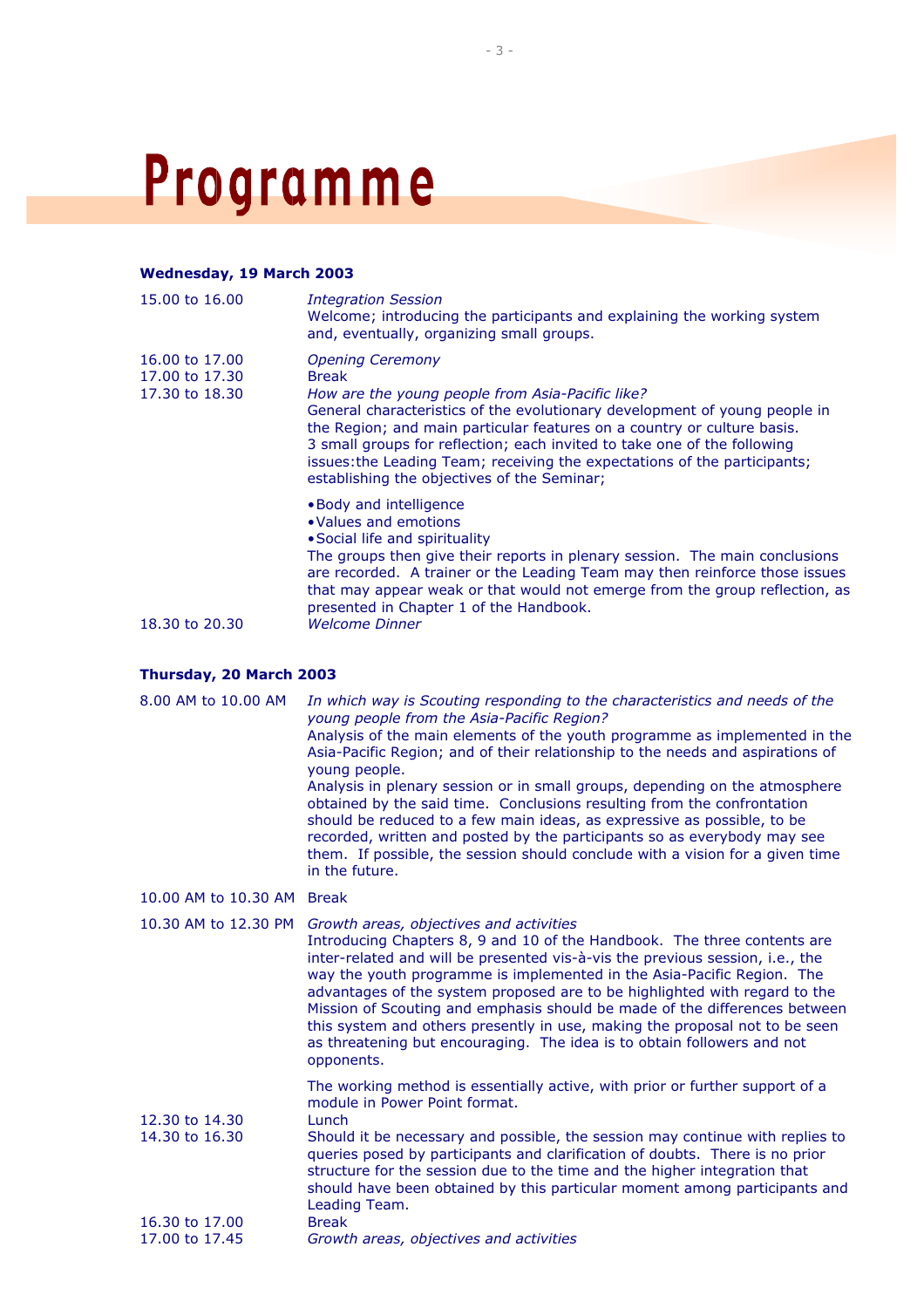Reinforcing session on the previous subject, only if it is necessary or if it has not been possible to work the prior night after dinner. 17.45 to 18.30 *Scout Method: group life* This is an introductory session and is developed in connection to the contents of Chapter 4 of the Handbook. The objective is to explain that objectives and activities interact through the Scout method and that living the said method produces group life. Apart from mentioning all the elements, the following will be highlighted: •Law and Promise •Symbolic framework •Patrol system This session should be short and the method is mainly a presentation with the intention to make clear the diverse concepts. The development of its contents will come later on. It is expected much interaction between the trainer and the participants, replying to their queries and clarifying doubts.

#### **Friday, 21 March 2003**

| 08.00 to 10.00                      | <b>Law and Promise</b>                                                                                                                                                                                                                                                                                                                                                                                                                                                                                                                                                                                                                                                                                                                                                                                                                                                                |
|-------------------------------------|---------------------------------------------------------------------------------------------------------------------------------------------------------------------------------------------------------------------------------------------------------------------------------------------------------------------------------------------------------------------------------------------------------------------------------------------------------------------------------------------------------------------------------------------------------------------------------------------------------------------------------------------------------------------------------------------------------------------------------------------------------------------------------------------------------------------------------------------------------------------------------------|
| 10.00 to 10.30<br>10.30 to 12.30    | This subject, which is highly related to the Mission and principles of Scouting,<br>shall be addressed to make it clear with the participants that the Scout<br>method has an ethical component that is reflected in and promoted through<br>the Law and the Promise. (Chapter 6 of the Handbook)<br>This session is in part a presentation and in part active task. It is possible to<br>choose a version or proposal of the Law and to encourage the participants to<br>find out all its depth.<br><b>Break</b><br><b>Symbolic Framework</b><br>This session is referred to Chapter 2 of the Handbook. The contents are<br>presented with the support of a module in Power Point format. Then the<br>participants, organized in 3 groups, are to be invited to find out the<br>educational use of the 3 essential urges characteristic of the age group from<br>11 to 15 year-olds: |
| 12.30 to 14.00<br>14.00 to 16.00 PM | •The taste for exploration<br>•Interest in taking over a territory<br>•Belonging to a peer group<br>Lunch<br>The Patrol (1)<br>The main subject of the day (Chapter 3 of the Handbook), should consist of a<br>presentation with the support of a module in Power Point format and then<br>tasks in 2, 4 or 6 small groups, each one of them to analyse one of the<br>following ideas:<br>. The patrol as an informal group<br>. The patrol as a learning community<br>The plenary meeting after the group discussion should be a debate on the                                                                                                                                                                                                                                                                                                                                       |
| 16.00 to 16.30<br>16.30 to 18.30    | educational possibilities of the Patrol as find out during the session, and on<br>the implementation of the patrol system at the participants' associations.<br><b>Break</b><br>The Patrol (2)<br>Through a simulation exercise the participants should invent an advertising<br>campaign addressed to revitalize the role of the Patrol.                                                                                                                                                                                                                                                                                                                                                                                                                                                                                                                                             |

#### **Saturday, 22 March 2003**

| 8,00 to 9,00   | The Patrol (3)                                                                |
|----------------|-------------------------------------------------------------------------------|
|                | Presentation in plenary of the campaigns designed.                            |
| 9.00 to 10.00  | <b>The Scout Unit</b>                                                         |
|                | This subject is referred to Chapter 5 of the Handbook. It should be           |
|                | essentially active. Being the participants aware of the role of the Patrol, a |
|                | question is posed to them, in small groups or in plenary session, on the role |
|                | that corresponds to the Scout Unit. Should it be necessary, the trainer may   |
|                | reinforce with contents.                                                      |
| 10.00 to 10.30 | <b>Break</b>                                                                  |
| 10.30 to 12.30 | The Role of the Scout Leaders                                                 |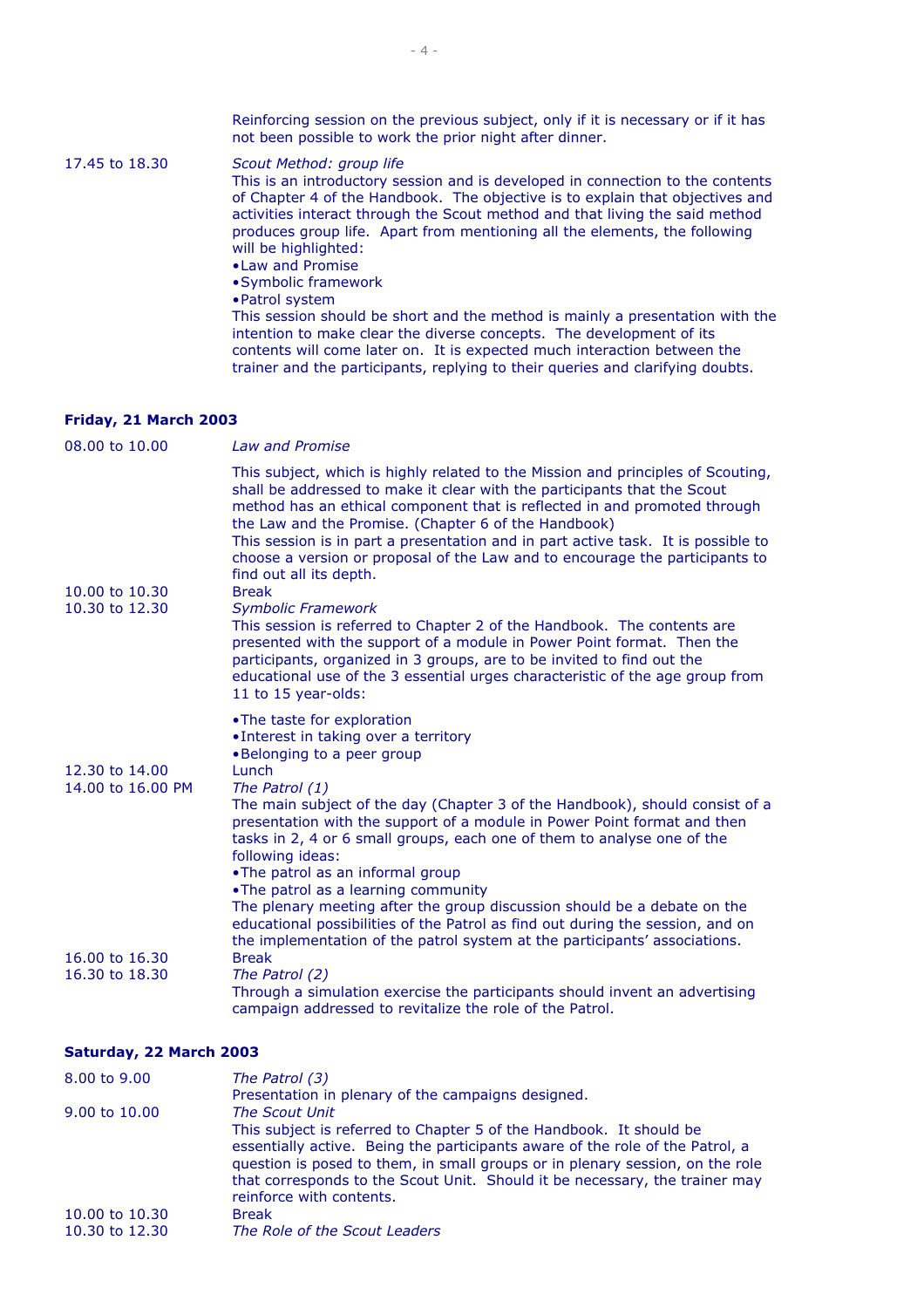|                                                    | The contents of this subject are to be found in Chapter 7 of the Handbook.<br>This should be an essentially active session. The participants are to be<br>invited to play a card game with a number of statements. The set of cards<br>reach a participant who reads one of the statements to which he or she<br>should react within a time frame expressing whether he o she is for or<br>against, and why. Then, the other participants should give their opinion,<br>again within a time frame, and the set of cards pass on to the next<br>participant. The objective is that the participants should discover by their<br>own means the need to obtain a new kind of Leader and to establish the<br>profile of that kind of Leader. (Coincides with World Scouting strategic<br>priority Nº 5) |
|----------------------------------------------------|-----------------------------------------------------------------------------------------------------------------------------------------------------------------------------------------------------------------------------------------------------------------------------------------------------------------------------------------------------------------------------------------------------------------------------------------------------------------------------------------------------------------------------------------------------------------------------------------------------------------------------------------------------------------------------------------------------------------------------------------------------------------------------------------------------|
| 12.30 to 14.30<br>14.30 to 16.00                   | The session should conclude with a Symposium among the members of the<br>Leading Team, who should give their opinion on the answers heard and reply<br>to the participants' queries.<br>Lunch<br>Assessing personal development of young people<br>The Seminar keeps on moving towards more practical issues and with more<br>active learning methods. This subject deals with the contents of Chapter 11<br>of the Handbook. At a first stage the participants, organized in small groups,<br>try to find out the difficulties they may face in the new system to assess the<br>personal development of young people. At a second stage the trainer<br>presents the general concepts and clarifies doubts.                                                                                         |
| 16.00 to 16.30<br>16.30 to 18.30<br>20.00 to 22.00 | <b>Break</b><br>The programme cycle (1)<br>The trainer presents the following concepts:<br>• Unit analysis<br>. Pre-selecting and proposing activities<br>• Selecting activities<br>The participants, organized in small groups, pose their doubts on the said 3<br>steps of the programme cycle. A plenary session is the forum to resolve the<br>doubts posed.<br>The trainer then invites the participants, organized in small groups, to<br>prepare a democratic game (for the selection of activities) to be played the<br>following day.<br>The programme cycle (2)<br>The participants prepare the democratic game in their small groups.                                                                                                                                                    |

#### **Sunday, 23 March 2003**

| 8.00 to 10.00                    | The programme cycle (2, continued)<br>The small groups complete the preparation of the democratic game.                                                                                                                                                                                                                                   |
|----------------------------------|-------------------------------------------------------------------------------------------------------------------------------------------------------------------------------------------------------------------------------------------------------------------------------------------------------------------------------------------|
| 10.00 to 10.30<br>10.30 to 12,30 | <b>Break</b><br>The programme cycle (3)<br>The democratic game is played.<br>Once played the game, the participants assess its results and the trainer<br>concludes the chapter on the selection of activities.                                                                                                                           |
| 12.30 to 14.30                   | Lunch                                                                                                                                                                                                                                                                                                                                     |
| 14.30 to 16.00                   | The programme cycle (3, continued)<br>Analysis of the issues related to organizing, designing and preparing the<br>activities. The Leading Team presents a simulated calendar of activities and<br>invites the participants to analyse and criticize it.                                                                                  |
| 16.00 to 16.30<br>16.30 to 17.30 | <b>Break</b><br>The programme cycle (4)<br>The trainer presents general concepts on the development and evaluation of<br>activities.                                                                                                                                                                                                      |
| 17.30 to 18.30                   | Evaluation of the Seminar and conclusions<br>At a first stage the participants are invited to give their opinions on the<br>development of the Seminar.                                                                                                                                                                                   |
| 18.30 PM                         | At a second and final stage, the participants are invited to answer questions<br>like the following ones:<br>. What will happen in my Association when I introduce these ideas?<br>. From this point onwards Where are we going to?<br>• What is the first thing we are going to do once back in our countries?<br>Closing of the Seminar |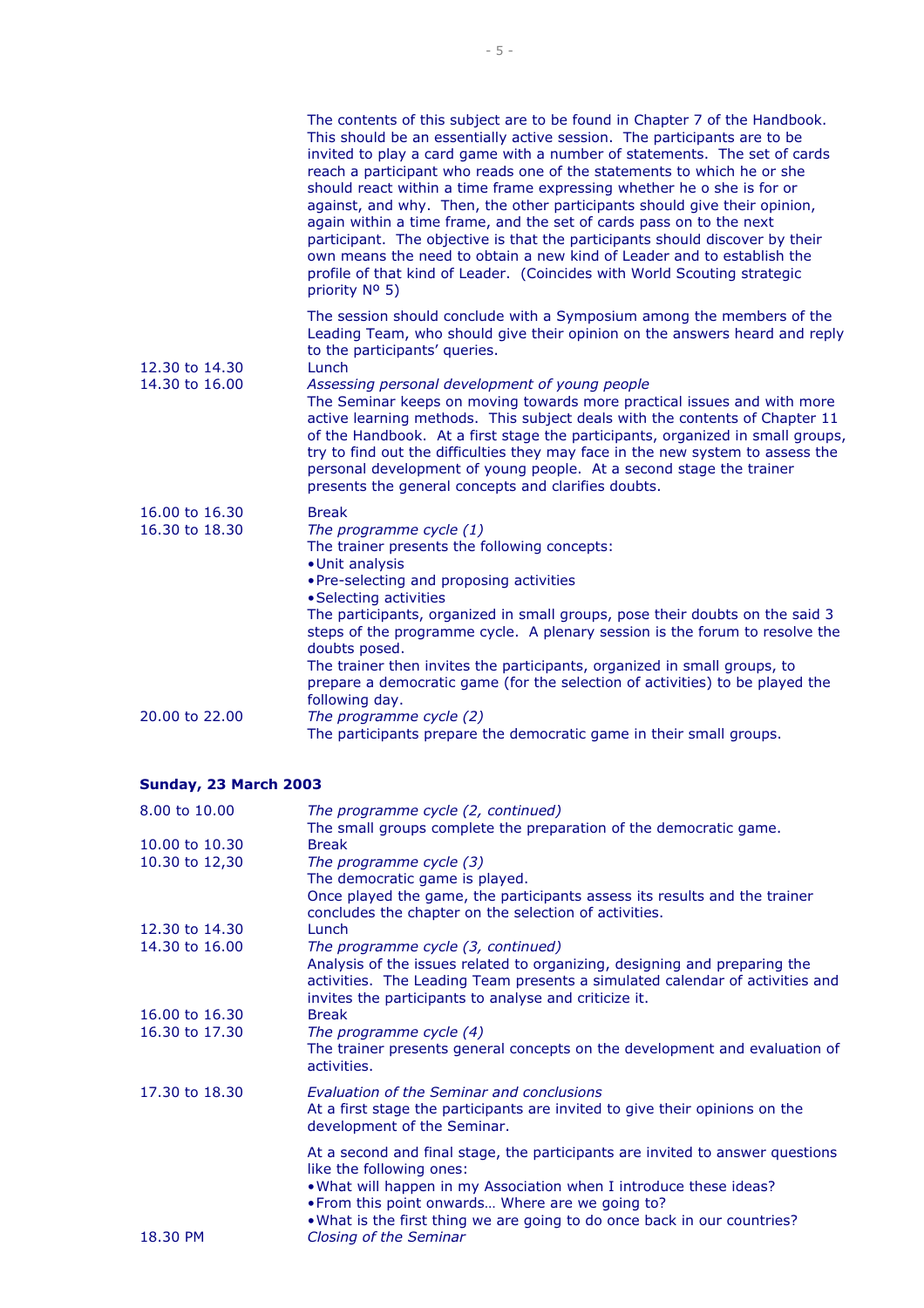# **Speech**

#### **Right Honourable The Chief Minister of Selangor Darul Ehsan/President Malaysia Youth Council (Majlis Belia Malaysia-MBM)**

I feel greatly honoured to be able to be with you here this afternoon to share ideas and experiences with my fellow youth leaders from Malaysia as well as those who are from member countries in the Asia-Pacific Region (APR). You all are so dear to me because we speak, think or perhaps dream on the same wave-length. What it simply means is we stand on the same platform in pursuit of the same basic common goals - as people often say "we speak the same language".

Although you are now at the tail-end of the Seminar-Workshop, still not too late for me at this juncture to extend a very warm and most sincere welcome to all the participants irrespective who they are, and more so to our special guests, the regional and world scout leaders who are participants and resource personnel from abroad. You are a real dedicated people who have made an exceptional sacrifice by leaving your countries, and more importantly your beloved families or perhaps your own jobs, to travel all the way to Kuala Lumpur just to be a part of this Seminar-Workshop. I personally respect and honour your commitment, and that is to me the very spirit of a true and most sincere leader.

There may be many people who make sacrifices, but never in the course of my observations that could outmatch sacrifices made by the volunteers, like the ones found in the scout movement. Volunteerism or voluntarism is not something new, it runs in the blood of all those who claimed themselves a Scout, since the earliest inception of the organization in the United Kingdom and in Malaysia ( the then Malaya ) in 1907 and 1910 respectively. I am sure boys and girls who have been a scout once will be proud of the scout's great traditions.

The scout's education and its fundamental of up bringing which is synonymous with the outdoor activities that lead to non-formal education, is very popular among the youth. All the highly challenging activities such as camping, jungle tracking, venturing, abseiling, pioneering, mountain climbing and many other rough and robust endeavours are perfectly suited to youths, and are eveready to statisfy their tastes and their ideal aspirations.

It is a hard fact that youths are the greatest and most valued asset to a nation, but equally substantial is the fact that they are also the most vulnerable target to the growing social ailments. This is the real problem faced by most countries of the world, and an uphill battle for youth leaders like us to redress the issues. We have to look out for many options in order to strengthen our approaches, strategies and delivery systems in order to arrest these problems.

Scouting of course is one of the best choice. But why scouting? Apart from its long standing traditions, scout movement since its early days was opened to all, irrespective of their class, colour, creed, country of origin or socio-economic background. This also has proven that scouting is egalitarian, non-discriminating, non-partisan, multi-racial, and an important source of integration or unification. In fact socialization through scouting not only confine to local setting but also cut across international borders. This is the real essence of scouting brotherhood.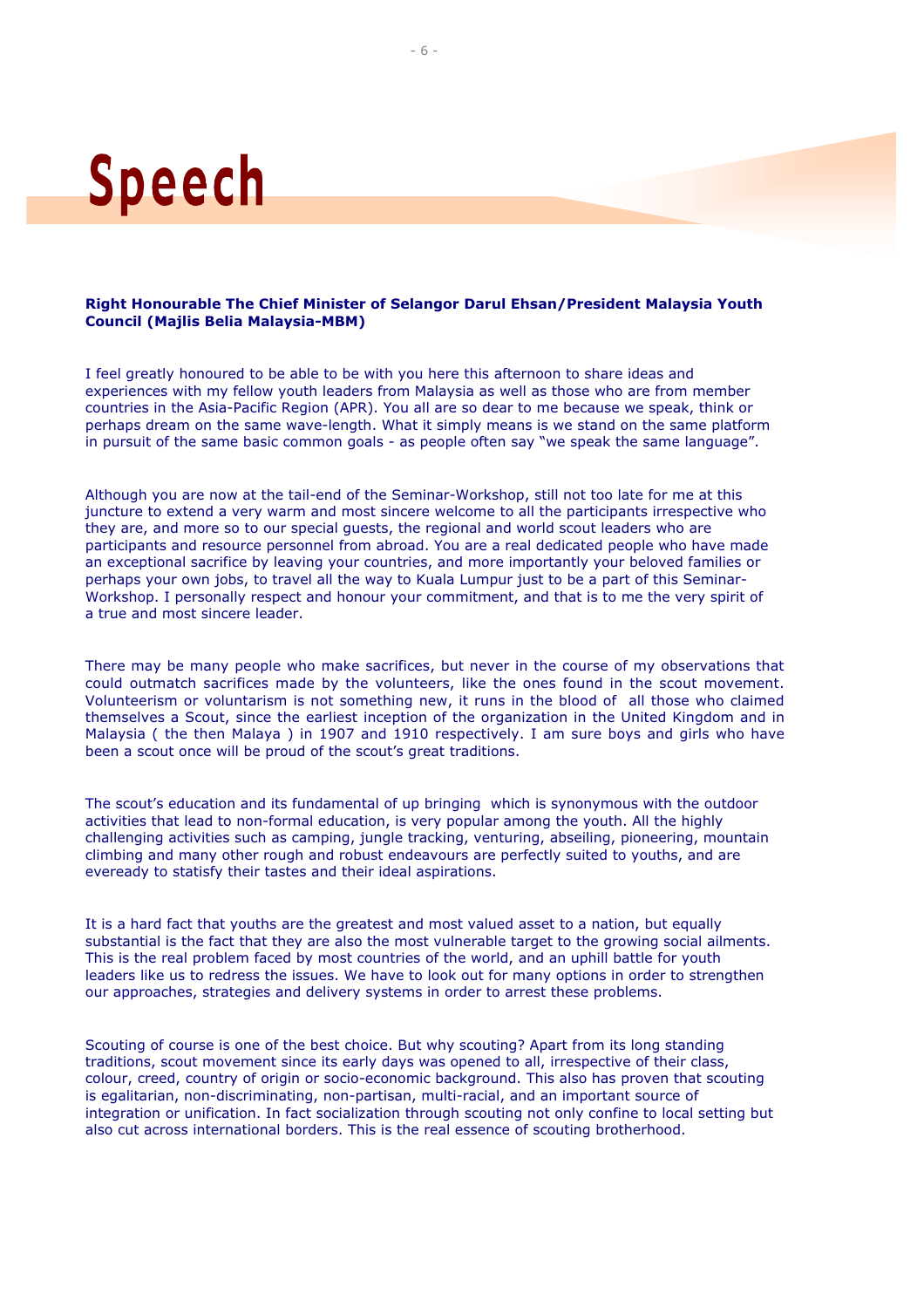As a source of education, scouting inculcates good disciplines, carves good behaviours, instills moral values, professes humanitarianism, and above all assures an integrated growth that could lead to an all-round personal development of the individual youths. With the unique trainings and orientations provided by the scouting activities, we can transform our youths into better and well prepared citizens who are more responsible, more tolerance and more resilient.

As a Chief Minister looking after a state, and concurrently holding no less important post as President of Malaysia Youth Council or Majlis Belia Malasyia (MBM) – an umbrella organization governing all the youth movements, and including the uniform bodies in this country, my focus is current as well as future.

The current situation basically requires my attention to take care and solve problems of the present general affairs of the state, however the future situation awaits me with more daunting tasks, i.e., how to prepare the youths for the future generations and the future citizens of the country, and especially so to prepare leaders for the next generation.

To tackle socio-economic issues, or for that matter political problems, I would think, is far less problematic than to overcome intricate problems cropping up among the youths. Human engineering is never easy by virtue of the fact that they are humans, and more so having all the intricacies and complexities that normally a person can cause or create. As saying goes, it takes all sorts of people to make up this world.

Having said all the pros and cons about the youth, what could or what should we do then? To most Psychologists, they would say the youths are the most difficult people to deal with by virtue of their extraordinary physical, emotional and psychological growth which puzzle most people, and including even the parents.

Being adolescence, the youngsters are more prone to restlessness, and thereby becoming rebellious, anti establishments, experiencing the state of uncertainty, losing identity, wanting to be different, and most of all they finally find themselves being classified neither in childhood nor the adulthood world. As a result, they are pinned and trapped in endless perplexing dilemmas.

I am fully convinced that youth movements and non-governmental organizations, like the scout and other uniform bodies can supplements and complement government agencies to tackle problems among the youths. Only thing there is a need for careful planning, effective implementation and more coherent concerted efforts between and among the various voluntary organizations in order to further strengthen their existing machineries.

In the light of such scenario, your gathering here this afternoon and for the past 5 days has really indicated that you are on the right track. I say so because I was inform that the thrust of this Seminar- Workshop is focused on the planning for the future based on the prescribed text compiled and published by the World Organization of the Scout Movement (WOSM).

The audience in this hall this afternoon is indicatives of the target group which comprises top and mid-level leaders in scouting. I am happy to note of this development, i.e., by giving a special emphasis on the training of leaders. Although the scout members are of utmost importance, the leaders/scout masters are no less important. Good and efficient leadership will guarantee the continuity and sustainability of the scout ethos, culture and education, so that its inheritance would be intact. I hope all the participants who benefit from this Seminar-Workshop will repay their dues later in the form of efficient and effective voluntary services to young scouts. The aspiration of transforming the youth into better and more refined individuals is the ultimate goal of the scout's struggle.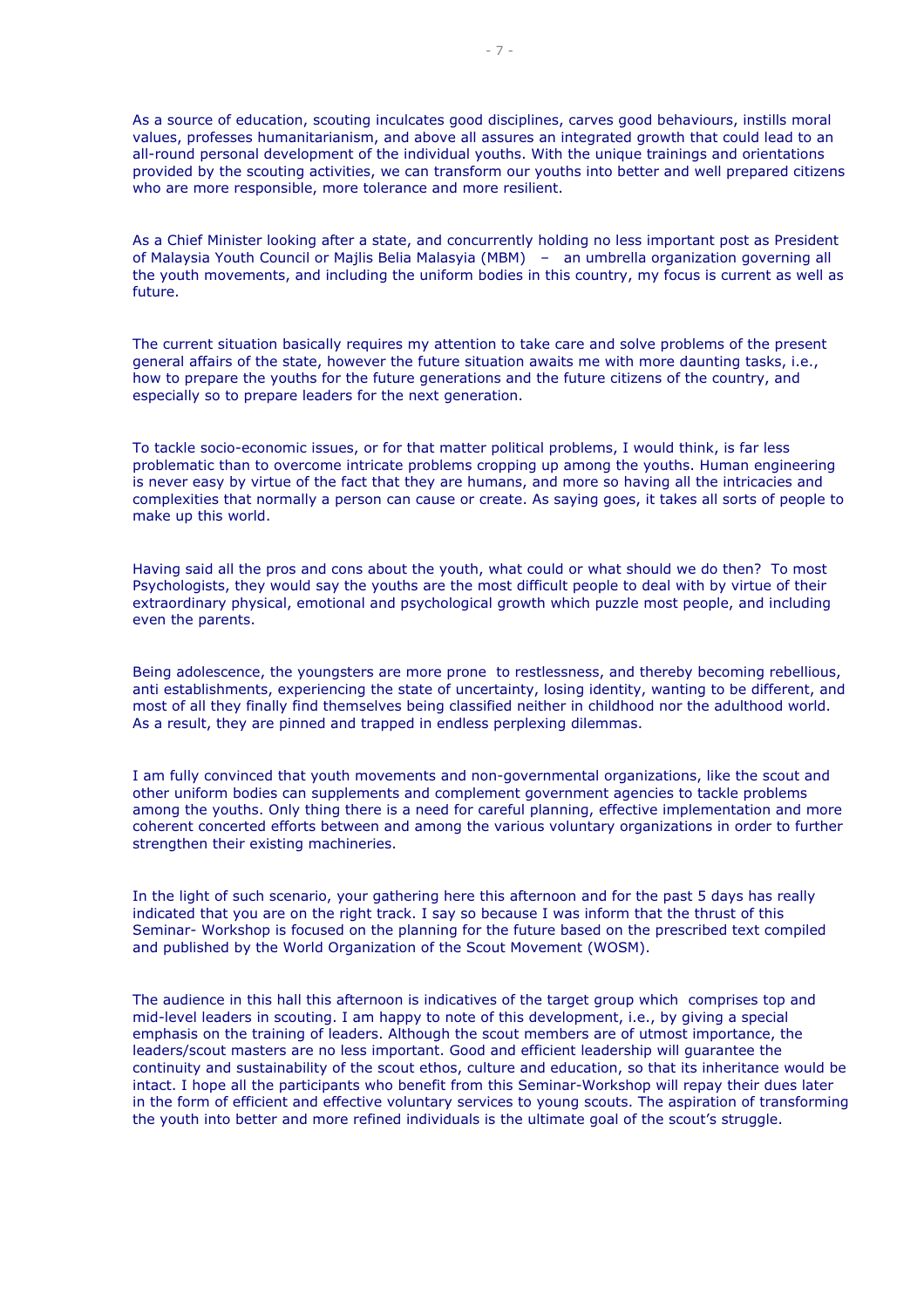# **Plan of Action**

Australia

Bangladesh

Name of National Scout Organization: **BANGLADESH SCOUTS** Name of the Participants: Mr. JUBAIR EUSUF, Mr. MUBIN AHMED JAIGIRDAR

1. What do you intend to do once you are back from the workshop, as follow-up. Please note that what you write here would be your opinion, which is subject to the approval of your national Scout organization. Please write your action plan (in bullet point form) and indicate the time frame for each action plan.

|    | <b>Action Steps</b>                                                           | Time Frame |
|----|-------------------------------------------------------------------------------|------------|
| 1. | To give a full report about the workshop                                      | 7 days     |
| 2. | To take steps for implements the patrol system in the unit by<br>informed NSO | 3 months   |
| 3. | To help to make change if necessary in youth program to<br>implement this     | 3 months   |
| 4. |                                                                               |            |

2. What do you think that the region (as a whole) should do as a follow-up to ensure the implementation of the renewed concept in Youth Programme?

|    | <b>Action Steps</b>                                                   | Time Frame |
|----|-----------------------------------------------------------------------|------------|
| 1. | They should organized more workshop like that                         | 3 months   |
| 2. | To make a task force to monitoring of implementation of the<br>system | 1 month    |

Signed by: Mr. JUBAIR EUSUF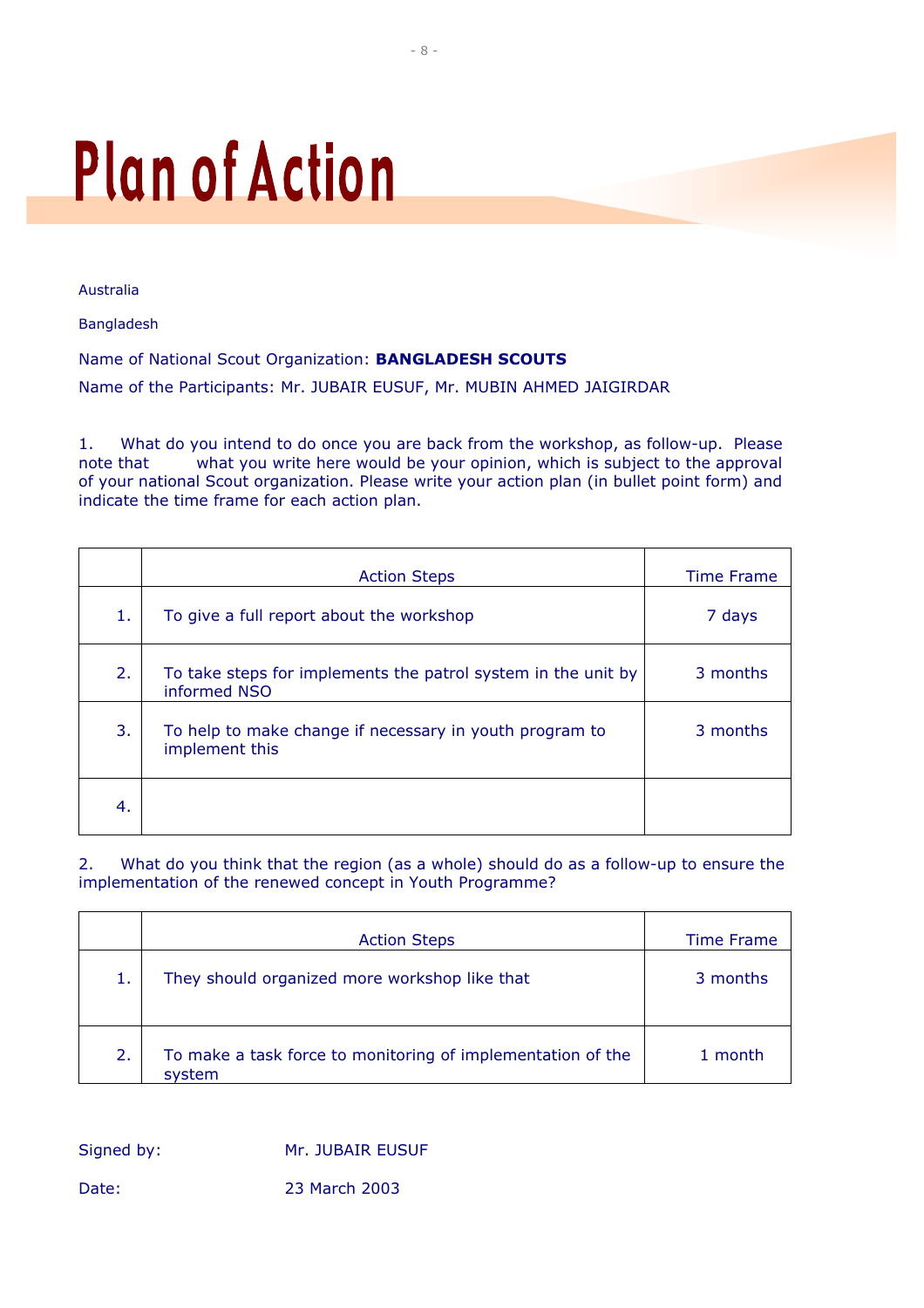Bhutan

Name of National Scout Organization: **BHUTAN SCOUTS ASSOCIATION** Name of the Participants: Mr. TENZIN RABGYEL

3. What do you intend to do once you are back from the workshop, as follow-up. Please note that what you write here would be your opinion, which is subject to the approval of your national Scout organization. Please write your action plan (in bullet point form) and indicate the time frame for each action plan.

|    | <b>Action Steps</b>                                                                                                            | <b>Time Frame</b> |
|----|--------------------------------------------------------------------------------------------------------------------------------|-------------------|
| 1. | Thoroughly discuss the handbook with my training team member<br>and make sure to use this book as a main resources to planning | 2 weeks           |
| 2. |                                                                                                                                |                   |
| 3. |                                                                                                                                |                   |
| 4. |                                                                                                                                |                   |

4. What do you think that the region (as a whole) should do as a follow-up to ensure the implementation of the renewed concept in Youth Programme?

|    | <b>Action Steps</b>                                                                 | <b>Time Frame</b> |
|----|-------------------------------------------------------------------------------------|-------------------|
| 1. | APR Region should come up this proper training handbook for<br><b>Scouts Leader</b> | 1 year            |
|    |                                                                                     |                   |

Signed by: Mr. TENZIN RABGYEL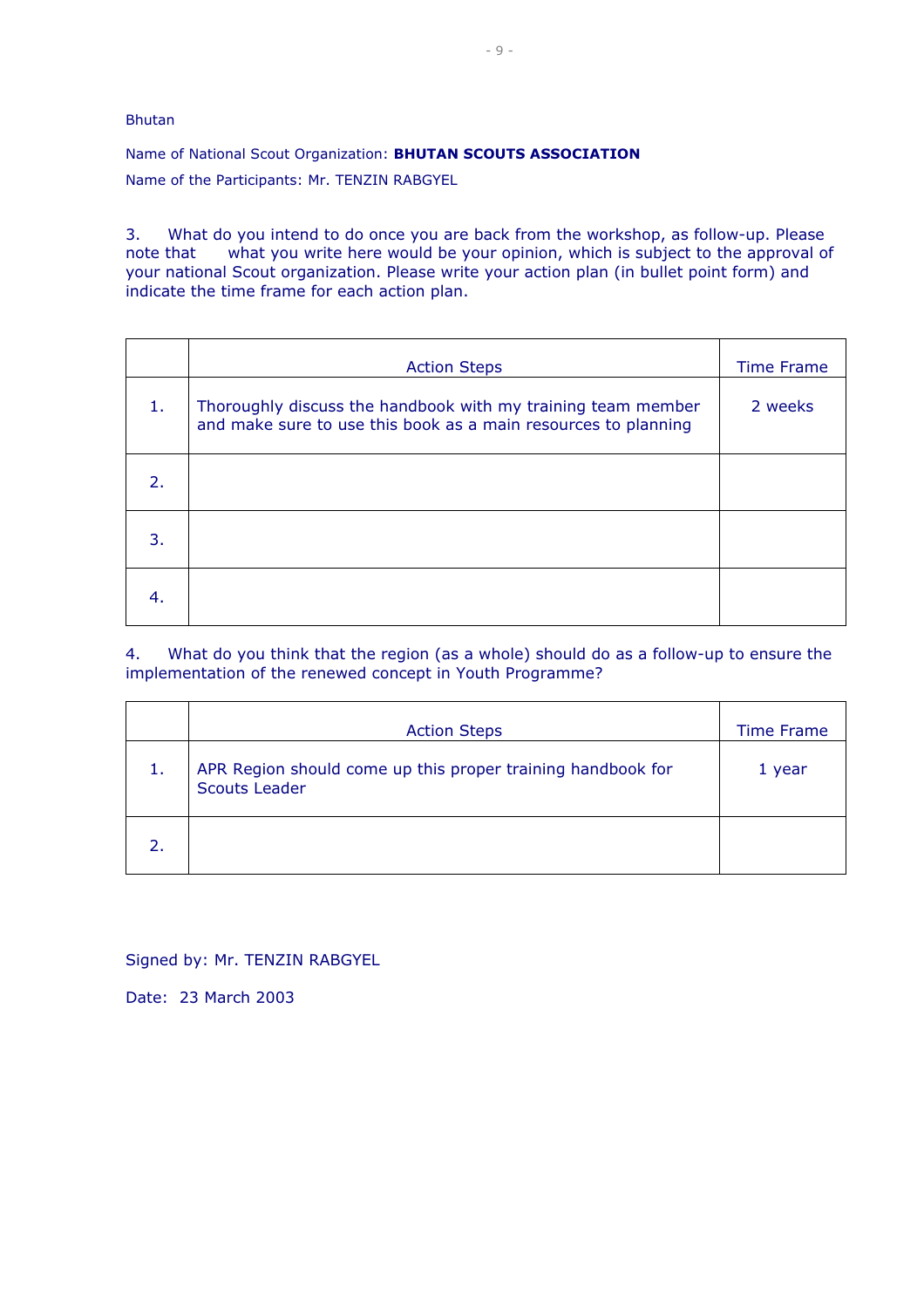Brunei Darussalam

#### Name of National Scout Organization: **PERSEKUTUAN PENGAKAP NEGARA BRUNEI**

#### **DARUSSALAM**

Name of the Participants: Mr. HAJI BADAR BIN HJ ALI

#### Mr. HAJI ZAINUDDIN BIN HJ-JAAFAR

#### Mr. ZAINUDIN BIN HJ ISHAK

5. What do you intend to do once you are back from the workshop, as follow-up. Please note that what you write here would be your opinion, which is subject to the approval of your national Scout organization. Please write your action plan (in bullet point form) and indicate the time frame for each action plan.

|    | <b>Action Steps</b>                  | <b>Time Frame</b> |
|----|--------------------------------------|-------------------|
| 1. | Recommendation Meeting Training Team | 2 weeks           |
| 2. | Meeting with Leaders                 | 4 weeks           |
| 3. | Revise of old manual handbook        | 4 weeks           |
| 4. | Seminar                              | 1 week            |

6. What do you think that the region (as a whole) should do as a follow-up to ensure the implementation of the renewed concept in Youth Programme?

|    | <b>Action Steps</b>                    | <b>Time Frame</b> |
|----|----------------------------------------|-------------------|
| 1. | Follow-up Workshop                     |                   |
| 2. | Produce regional manual handbook (APR) |                   |

Signed by: Mr. ZAINUDDIN HJ JAAFAR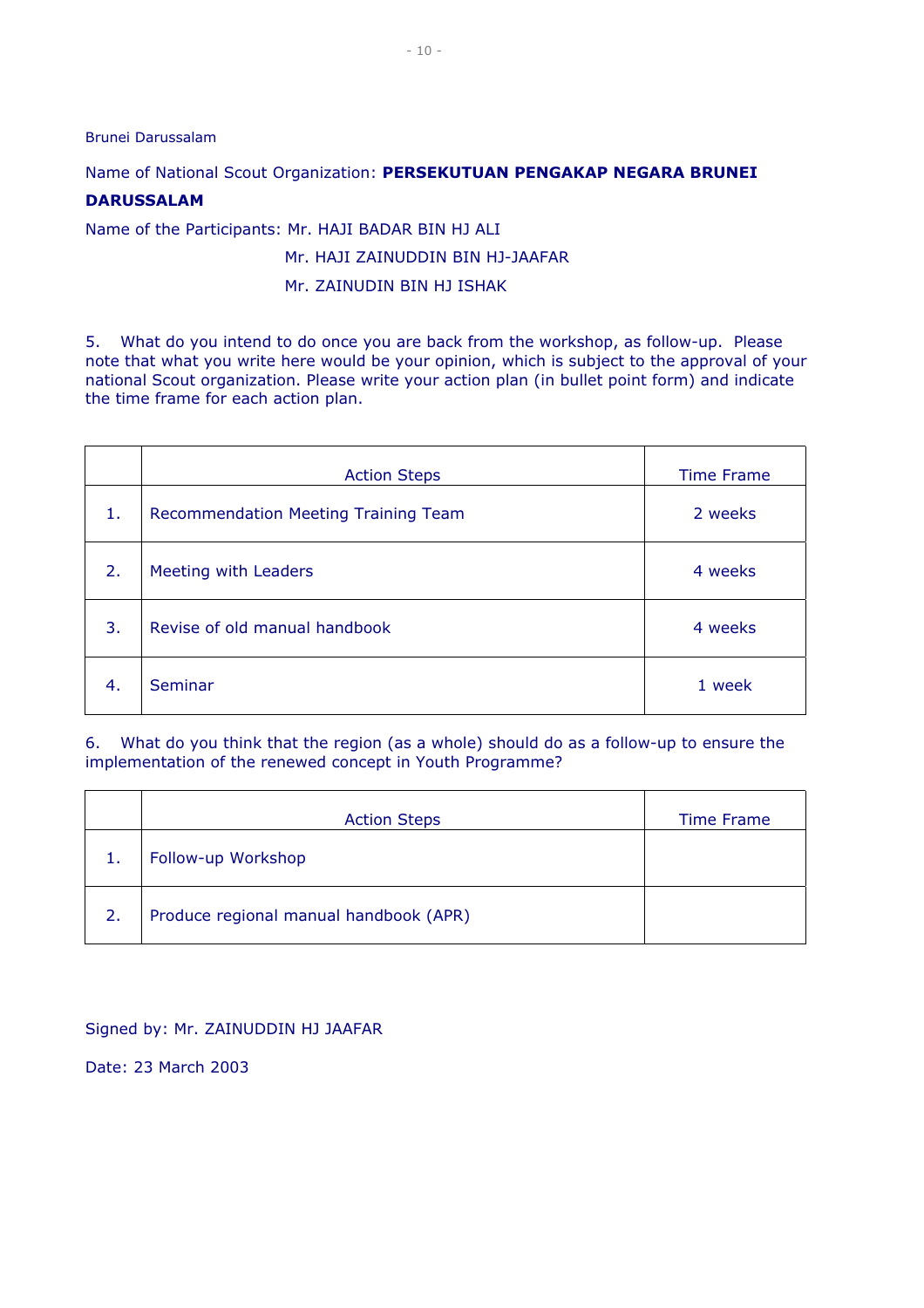Scouts of China

Name of National Scout Organization: **SCOUTS OF CHINA** Name of the Participants: Mr. ROGER CHIANG

7. What do you intend to do once you are back from the workshop, as follow-up. Please note that what you write here would be your opinion, which is subject to the approval of your national Scout organization. Please write your action plan (in bullet point form) and indicate the time frame for each action plan.

|    | <b>Action Steps</b>                                                           | <b>Time Frame</b> |
|----|-------------------------------------------------------------------------------|-------------------|
| 1. | Translate part of handbook into Chinese                                       | Aug 2003          |
| 2. | Ask programme committee (commissioner) to organize a<br>national workshop     | Sept. 2003        |
| 3. | Share with the Leader Training Committee to motivate the<br>trainers handbook | Dec. 2003         |
| 4. |                                                                               |                   |

8. What do you think that the region (as a whole) should do as a follow-up to ensure the implementation of the renewed concept in Youth Programme?

|    | <b>Action Steps</b>                      | <b>Time Frame</b> |
|----|------------------------------------------|-------------------|
| 1. | Put this renewal concept into ALT & CALT | <b>ASAP</b>       |
|    |                                          |                   |
| 2. |                                          |                   |
|    |                                          |                   |

Signed by: Mr. ROGER CHIANG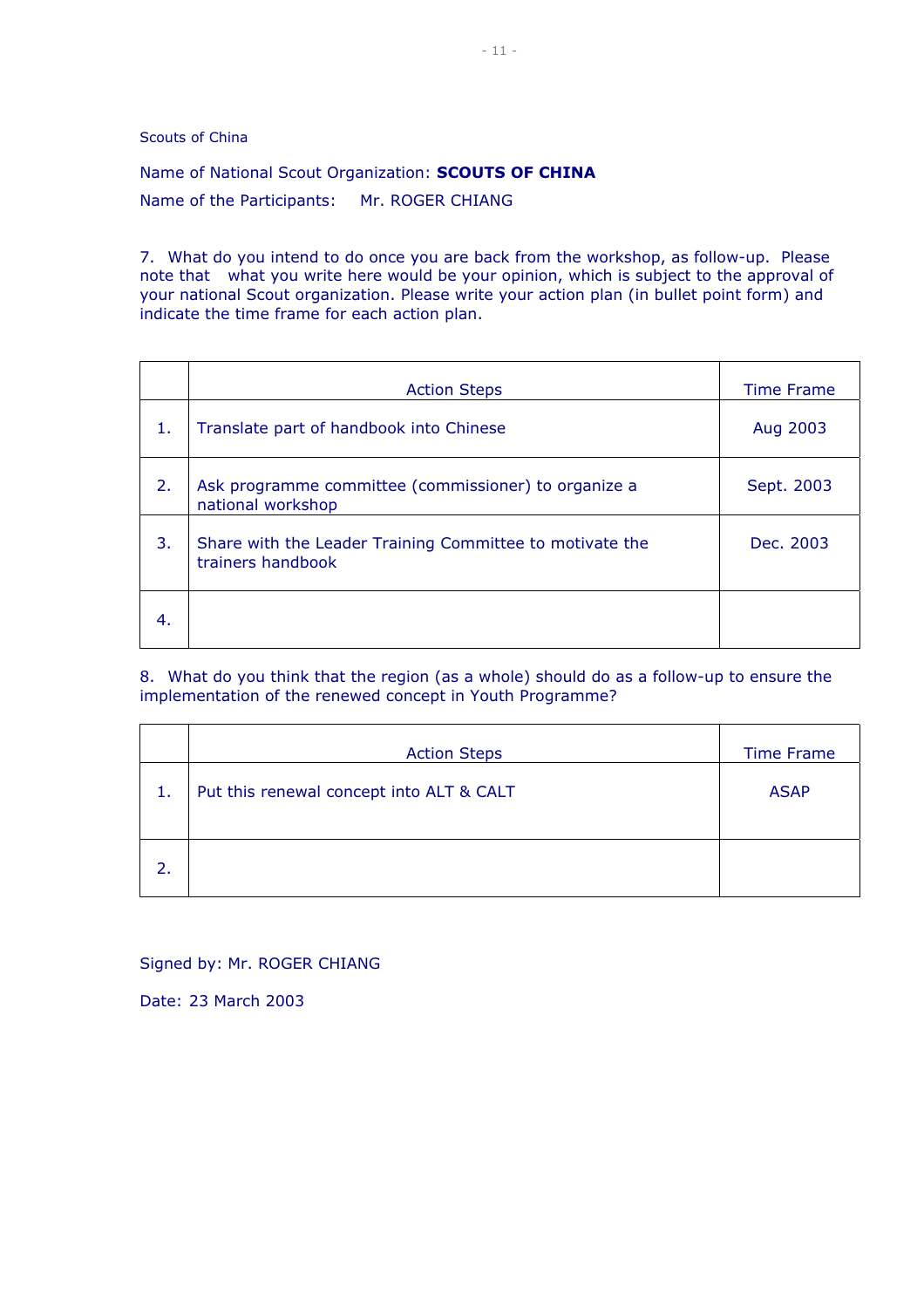#### Hong Kong

Fiji

#### Name of National Scout Organization: **THE SCOUT ASSOCIATION OF HONG KONG** Name of the Participants: Mr. YAU CHUI KIN

9. What do you intend to do once you are back from the workshop, as follow-up. Please note that what you write here would be your opinion, which is subject to the approval of your national Scout organization. Please write your action plan (in bullet point form) and indicate the time frame for each action plan.

|                  | <b>Action Steps</b>                                                                    | Time Frame |
|------------------|----------------------------------------------------------------------------------------|------------|
| 1.               | Integrate the idea of symbolic framework into the activities                           | 1 month    |
| 2.               | Review and ensure all the elements of the Scout method are<br>already in the programme | 3 months   |
| $\overline{3}$ . | Review the balance of fixed and variable activities                                    | 3 months   |
| -4.              |                                                                                        |            |

#### 10. What do you think that the region (as a whole) should do as a follow-up to ensure the implementation of the renewed concept in Youth Programme?

|    | <b>Action Steps</b>           | <b>Time Frame</b> |
|----|-------------------------------|-------------------|
| 1. | Concept of Symbolic Framework | 1 month           |
|    |                               |                   |

Signature: Mr. YAU CHUI KIN Date: 23 March 2003

- 12 -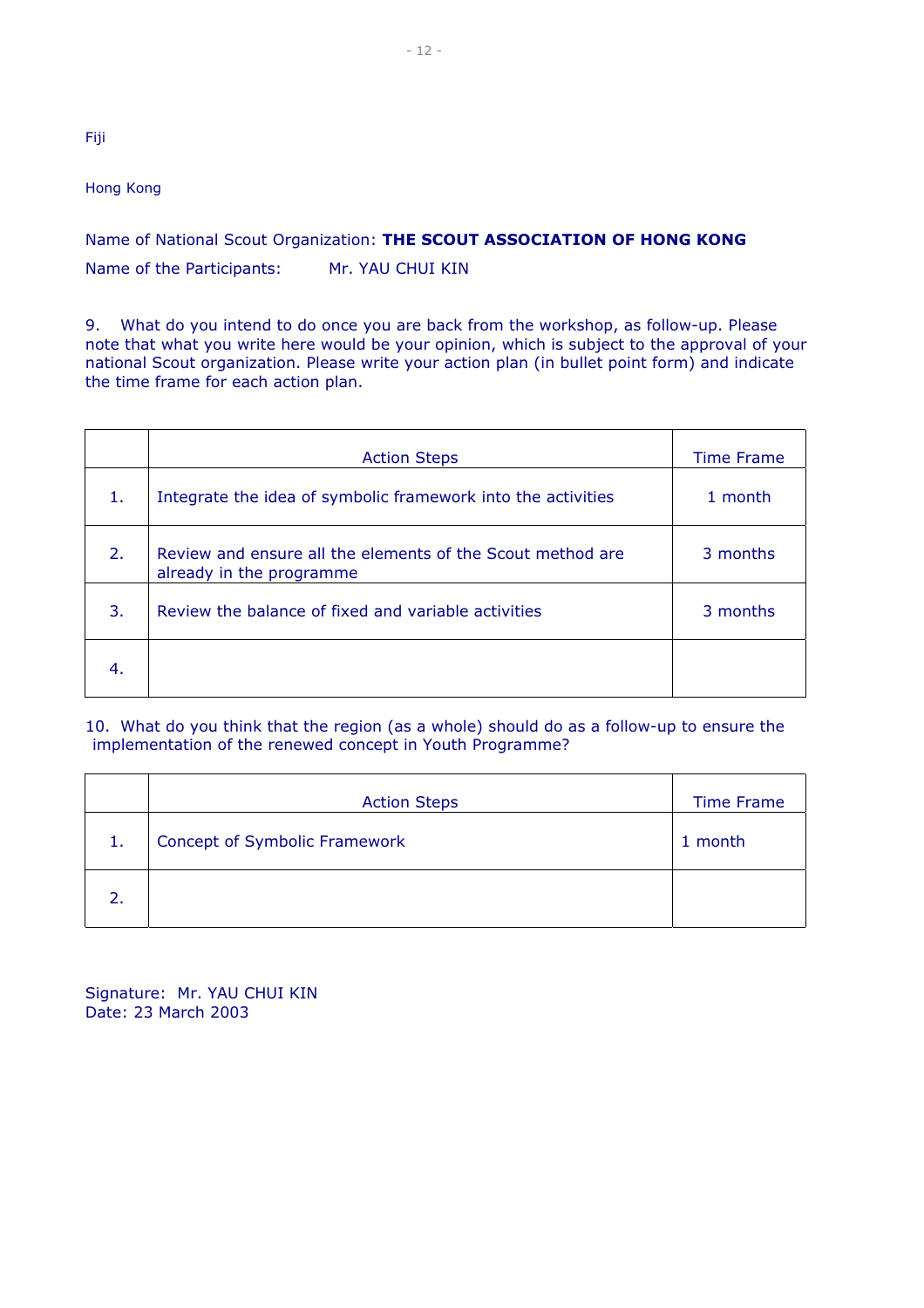India

Name of National Scout Organization: **THE BHARAT SCOUTS & GUIDES, NEW DELHI** Name of the Participants: Mr. SAINANI DEVI SINGH

11. What do you intend to do once you are back from the workshop, as follow-up. Please note that what you write here would be your opinion, which is subject to the approval of your national Scout organization. Please write your action plan (in bullet point form) and indicate the time frame for each action plan.

|    | <b>Action Steps</b>                                        | <b>Time Frame</b>         |
|----|------------------------------------------------------------|---------------------------|
| 1. | Request to NHQ to adopt it in National Executive Committee | 1 year                    |
| 2. | Trained my trainers                                        | 1 year from<br>1 April 03 |
| 3. | Apply in my area units                                     | 1 year                    |
| 4. | Request NHQ for re-orientation                             | 1 year                    |

12. What do you think that the region (as a whole) should do as a follow-up to ensure the implementation of the renewed concept in Youth Programme?

|    | <b>Action Steps</b>            | <b>Time Frame</b> |
|----|--------------------------------|-------------------|
| 1. | APR should be re-orient course | In time           |
| 2. | APR should follow up programme | 1 year            |

Signed by: Mr. SAINANI DEVI SINGH Date: 23 March 2003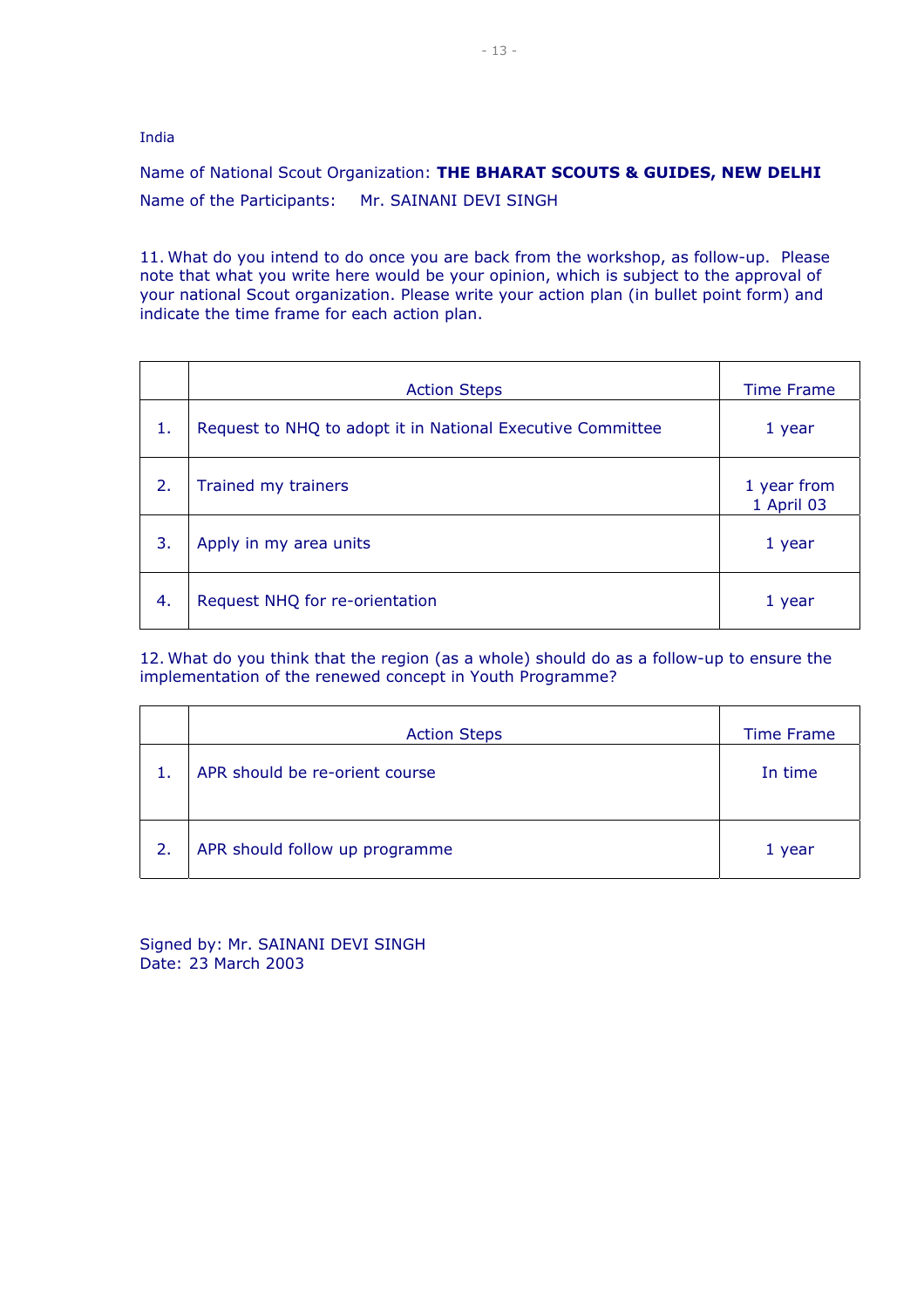Indonesia

Name of National Scout Organization: **THE INDONESIA SCOUT MOVEMENT** Name of the Participants: Ms. DESI AMPVIANI

13. What do you intend to do once you are back from the workshop, as follow-up. Please note that what you write here would be your opinion, which is subject to the approval of your national Scout organization. Please write your action plan (in bullet point form) and indicate the time frame for each action plan.

|    | <b>Action Steps</b>                                                  | <b>Time Frame</b> |
|----|----------------------------------------------------------------------|-------------------|
| 1. | Dissemination to youth program team about the handbook<br>for leader | April-June 2003   |
| 2. | Adaptation and review youth programme example activity               | July-Sept. 2003   |
| 3. | Review, Adaptation the Growth Area                                   | Aug-Dec. 2003     |
| 4. |                                                                      |                   |

14. What do you think that the region (as a whole) should do as a follow-up to ensure the implementation of the renewed concept in Youth Programme?

|    | <b>Action Steps</b>                                                | Time Frame |
|----|--------------------------------------------------------------------|------------|
| 1. | Indonesia National Seminar Workshop on your program<br>development | 2004       |
| 2. | Speaker from APR                                                   |            |

Signed by: Ms. DESI AMPVIANI Date: 23 March 2003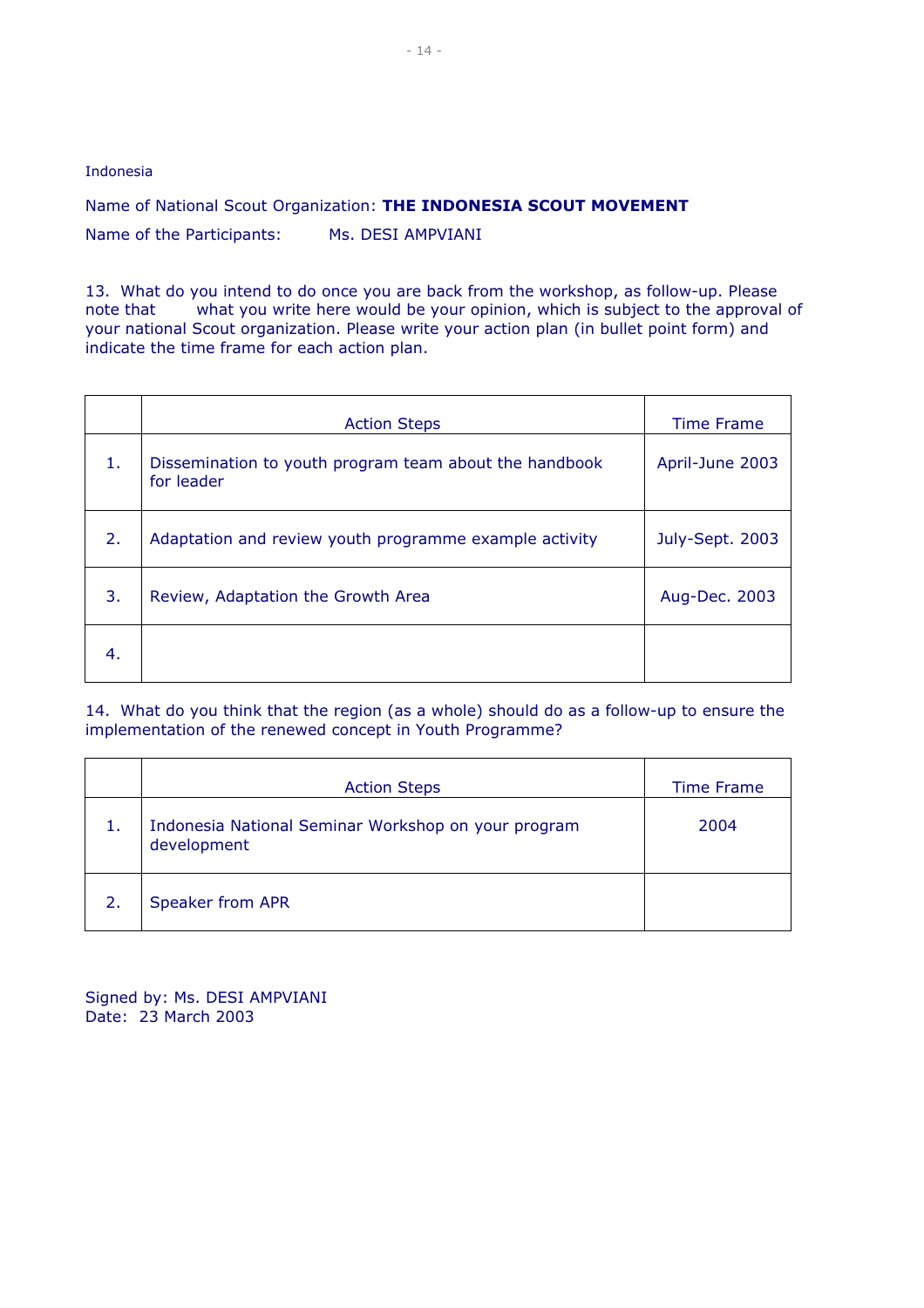Japan

Kiribati

Repuiblic of Korea

Name of National Scout Organization: **KOREA SCOUT ASSOCIATION**

Name of the Participants: Mr. CHO, NAM AUK

Mr. CHO WON HEE

15. What do you intend to do once you are back from the workshop, as follow-up. Please note that what you write here would be your opinion, which is subject to the approval of your national Scout organization. Please write your action plan (in bullet point form) and indicate the time frame for each action plan.

|    | <b>Action Steps</b>                             | <b>Time Frame</b> |
|----|-------------------------------------------------|-------------------|
| 1. | This book translate into Korean                 | October           |
| 2. | We can introduce this book to our troop leaders | March 2004        |
| 3. |                                                 |                   |
| 4. |                                                 |                   |

16. What do you think that the region (as a whole) should do as a follow-up to ensure the implementation of the renewed concept in Youth Programme?

|    | <b>Action Steps</b> | <b>Time Frame</b> |
|----|---------------------|-------------------|
| ı. |                     |                   |
| 2. |                     |                   |

Signed by: CHO NAM AUK Date:23 March 2003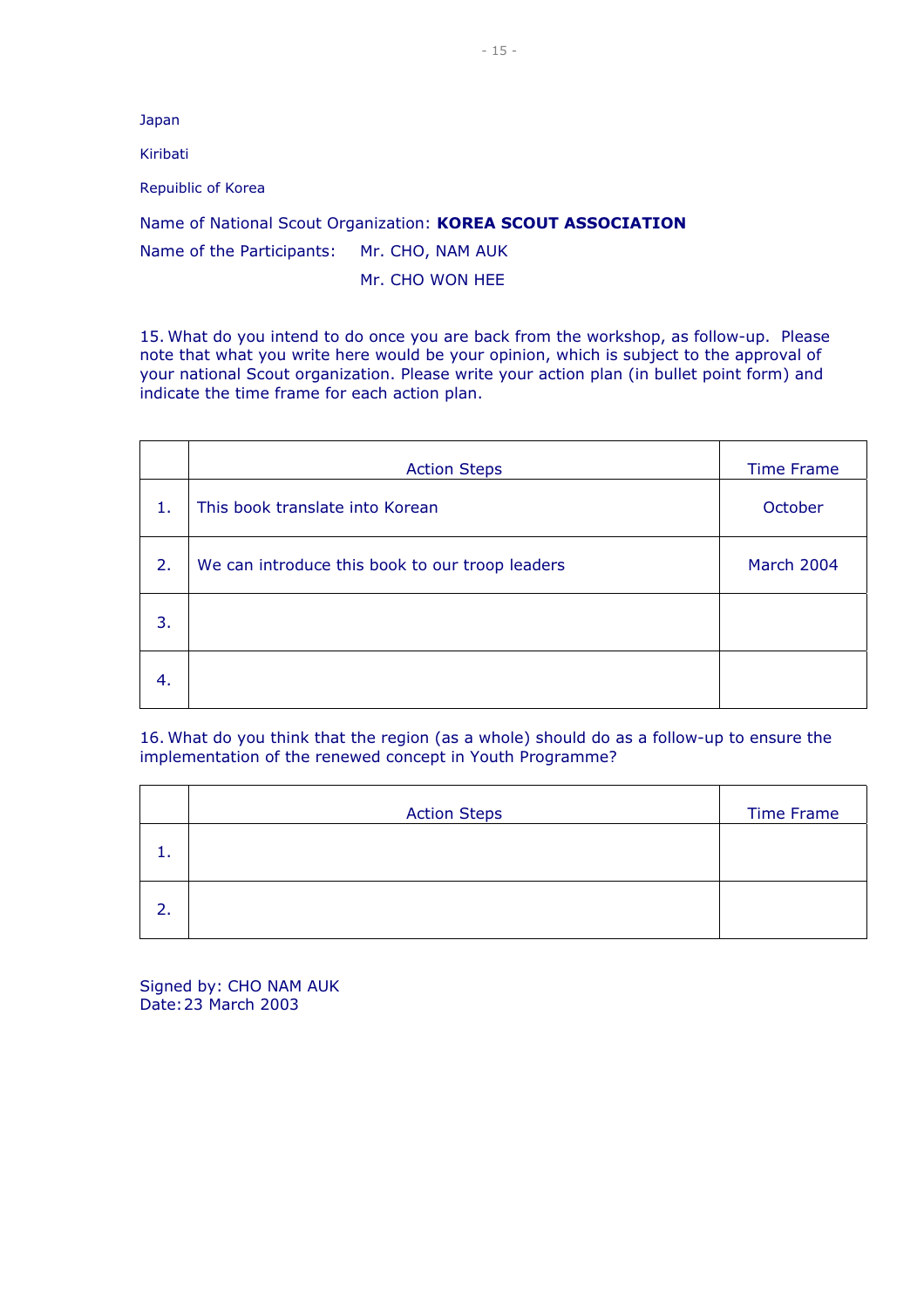Malaysia

Maldives

Name of National Scout Organization: **THE SCOUT ASSOCIATION OF MALDIVES** Name of the Participants: Mr. ARIF RASHEED

Mr. AHMED SHIRAN

17. What do you intend to do once you are back from the workshop, as follow-up. Please note that what you write here would be your opinion, which is subject to the approval of your national Scout organization. Please write your action plan (in bullet point form) and indicate the time frame for each action plan.

|    | <b>Action Steps</b>                                                                                                                    | <b>Time Frame</b> |
|----|----------------------------------------------------------------------------------------------------------------------------------------|-------------------|
| 1. | Put forward the new/revived method, concepts, etc. to the<br>national exco & get approved.                                             | 1 month           |
| 2. | Put together a task force/team, undergo training/studying                                                                              | 1 months          |
| 3. | Get the materials for the cub Scout section (from Inter-American<br>office)                                                            | 2-3 weeks         |
| 4. | Planning, translations, reproduction of material for youth<br>members & adults, leaders trng. Workshops raise funds, etc.<br>implement | 8-15 months       |

18. What do you think that the region (as a whole) should do as a follow-up to ensure the implementation of the renewed concept in Youth Programme?

|    | <b>Action Steps</b>                                                 | <b>Time Frame</b> |
|----|---------------------------------------------------------------------|-------------------|
| 1. | Accept/approve the renewed concept at national levels               | $1-3$ months      |
| 2. | Planning, training, etc. & implementation of renewed<br>programmes. | $12-24$ months    |

Signed by: ARIF RASHEED Date: 23 March 2003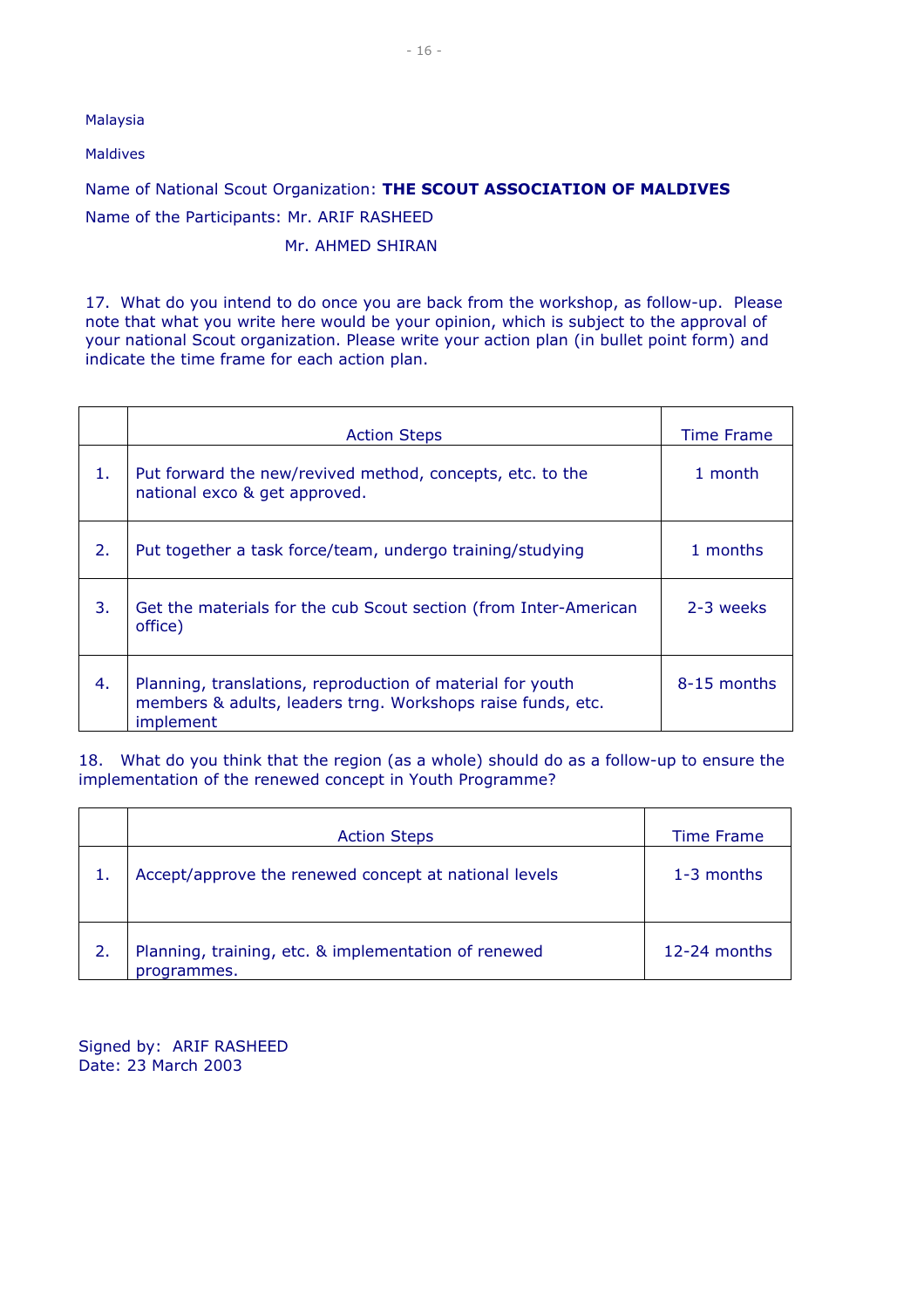Mongolia

Nepal

Name of National Scout Organization: NEPAL SCOUTS Name of the Participants: Mr. VIJAY KISHOR JHA

19. What do you intend to do once you are back from the workshop, as follow-up. Please note that what you write here would be your opinion, which is subject to the approval of your national Scout organization. Please write your action plan (in bullet point form) and indicate the time frame for each action plan.

|    | <b>Action Steps</b>                                                                              | <b>Time Frame</b>                              |
|----|--------------------------------------------------------------------------------------------------|------------------------------------------------|
| 1. | Briefing (orientation) about this workshop in our National<br><b>Executive Meeting</b>           | 26-27 March<br>2003                            |
| 2. | <b>Orientation in Training Tram Seminar &amp; Workshops</b>                                      | Sept-Oct. 2003                                 |
| 3. | Meeting of programme committee                                                                   | After the trainers<br>seminar up to<br>Oct. 03 |
| 4. | Put this new concept into training programme, seminars of<br>commissioners, application in units | After approval of<br>my NSO                    |

20. What do you think that the region (as a whole) should do as a follow-up to ensure the implementation of the renewed concept in Youth Programme?

|    | <b>Action Steps</b>                                 | Time Frame                        |
|----|-----------------------------------------------------|-----------------------------------|
|    | Correspond to the NSO for implementation & feedback | <b>ASAP</b>                       |
| 2. | Follow-up regularly & collect progress report       | After feedback<br>from NSO to APR |

Signed by: Mr. VIJAY KISHOR JHA Date:23 March 2003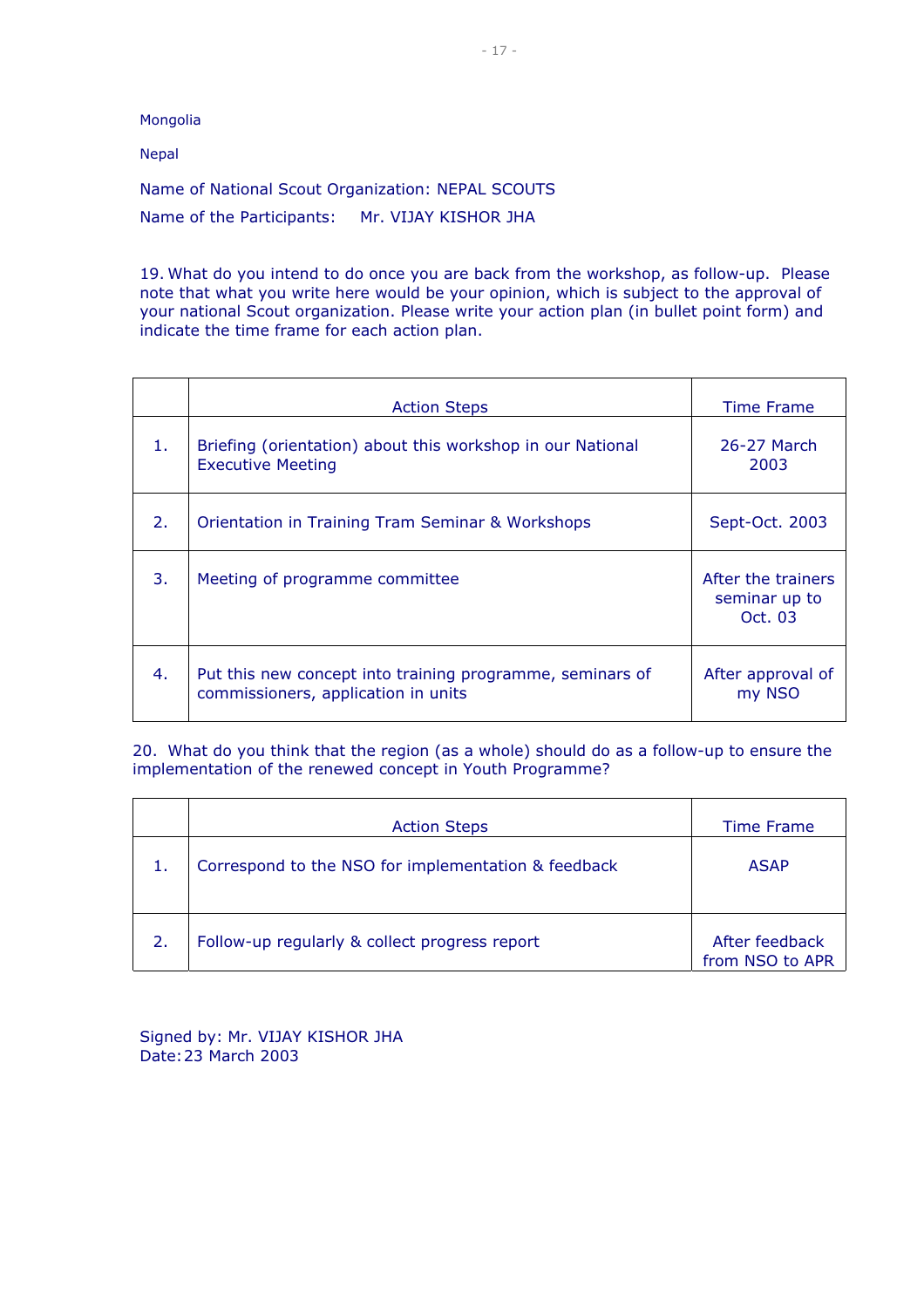New Zealand

Pakistan

Name of National Scout Organization: **PAKISTAN BOY SCOUTS ASSOCIATION** Name of the Participants: Mr. MUNIR AHMED BHUILAR

21. What do you intend to do once you are back from the workshop, as follow-up. Please note that what you write here would be your opinion, which is subject to the approval of your national Scout organization. Please write your action plan (in bullet point form) and indicate the time frame for each action plan.

|    | <b>Action Steps</b>               | <b>Time Frame</b>            |
|----|-----------------------------------|------------------------------|
| 1. | Workshop on Programme Development | 4-5 days in Aug.<br>2003     |
| 2. | Revise our programme system       | Committee<br>meeting         |
| 3. | To introduce in the provinces     | Within 2 months              |
| 4. | Members of Training team          | Courses in June-<br>Oct 2003 |

22. What do you think that the region (as a whole) should do as a follow-up to ensure the implementation of the renewed concept in Youth Programme?

|    | <b>Action Steps</b>         | <b>Time Frame</b>           |
|----|-----------------------------|-----------------------------|
|    | <b>Technical Assistance</b> | NSO will<br>estimate        |
| 2. | Funds subsidy               | <b>NSO will</b><br>estimate |

Signed by: Mr. MUNIR AHMED BHUILAR Date: 23 March 2003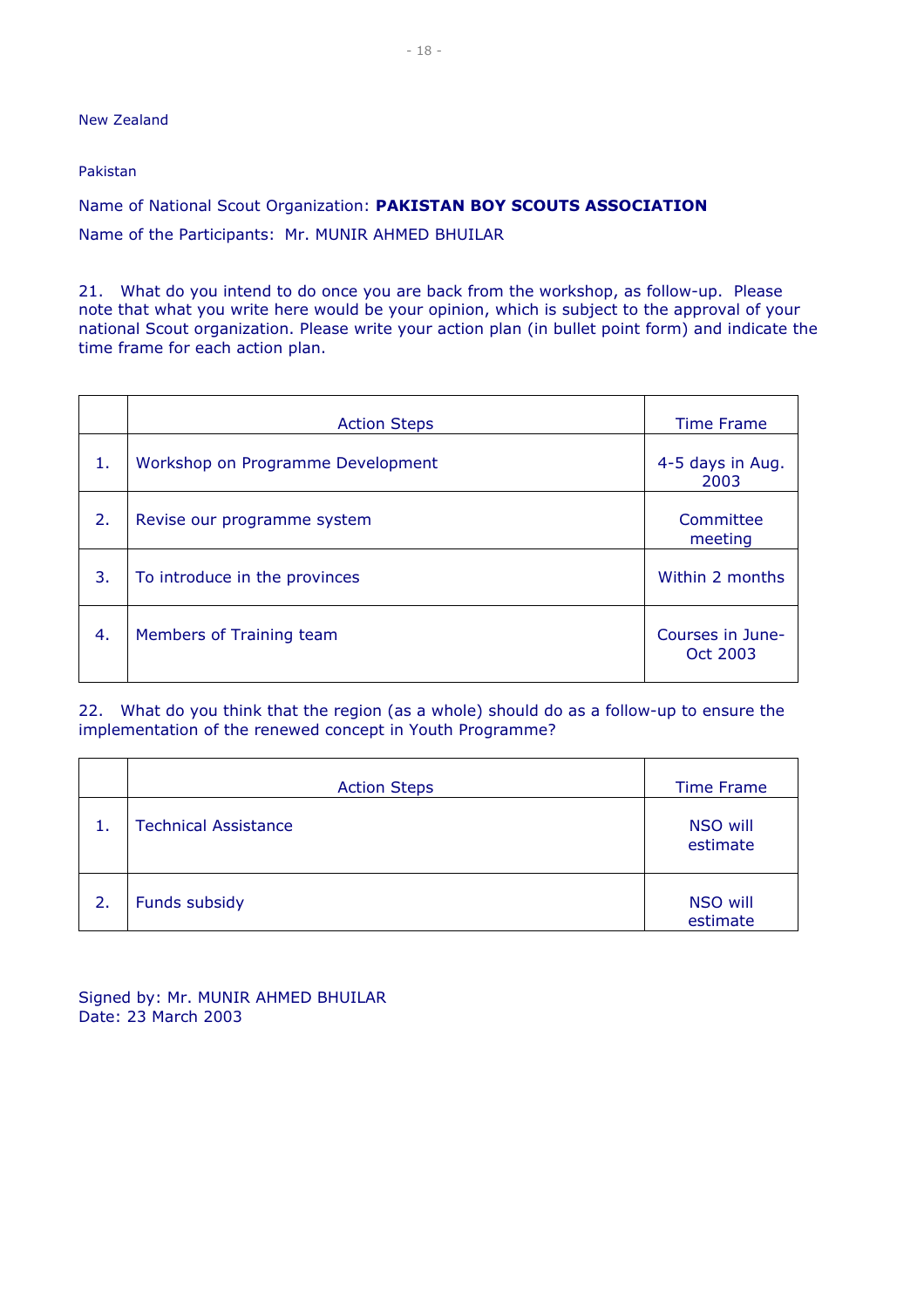Papaua New Guinea

#### Philippines

Name of National Scout Organization: **BOY SCOUTS OF THE PHILIPPINES** Name of the Participants: Mr. ROGELIO S. VILLA JR.

23. What do you intend to do once you are back from the workshop, as follow-up. Please note that what you write here would be your opinion, which is subject to the approval of your national Scout organization. Please write your action plan (in bullet point form) and indicate the time frame for each action plan.

|    | <b>Action Steps</b>                                                                      | <b>Time Frame</b>             |
|----|------------------------------------------------------------------------------------------|-------------------------------|
| 1. | Preparation of the concept and plans to the national Program<br>Committee and leadership | 1 <sup>st</sup> week of April |
| 2. | Organization of Technical program group to plan & prepare<br>meetings for semi-workshop  | 3 <sup>rd</sup> week of April |
| 3. | Technical group work on the concept against existing practice<br>and prepare course plan | 3 months<br>May-July          |
| 4. | Conduct regional/national semi-workshop on the program<br>concept                        | Sept. 2003                    |

24. What do you think that the region (as a whole) should do as a follow-up to ensure the implementation of the renewed concept in Youth Programme?

|    | <b>Action Steps</b>                                                            | Time Frame       |
|----|--------------------------------------------------------------------------------|------------------|
|    | Organize a program technical group to study the concept for<br>implementation. |                  |
| 2. | Organize a team to cascade through semi-workshop for NSO the<br>concept        | 3rd quarter 2003 |

Signed by: Mr. ROGELIO S. VILLA JR. Date: 23 March 2003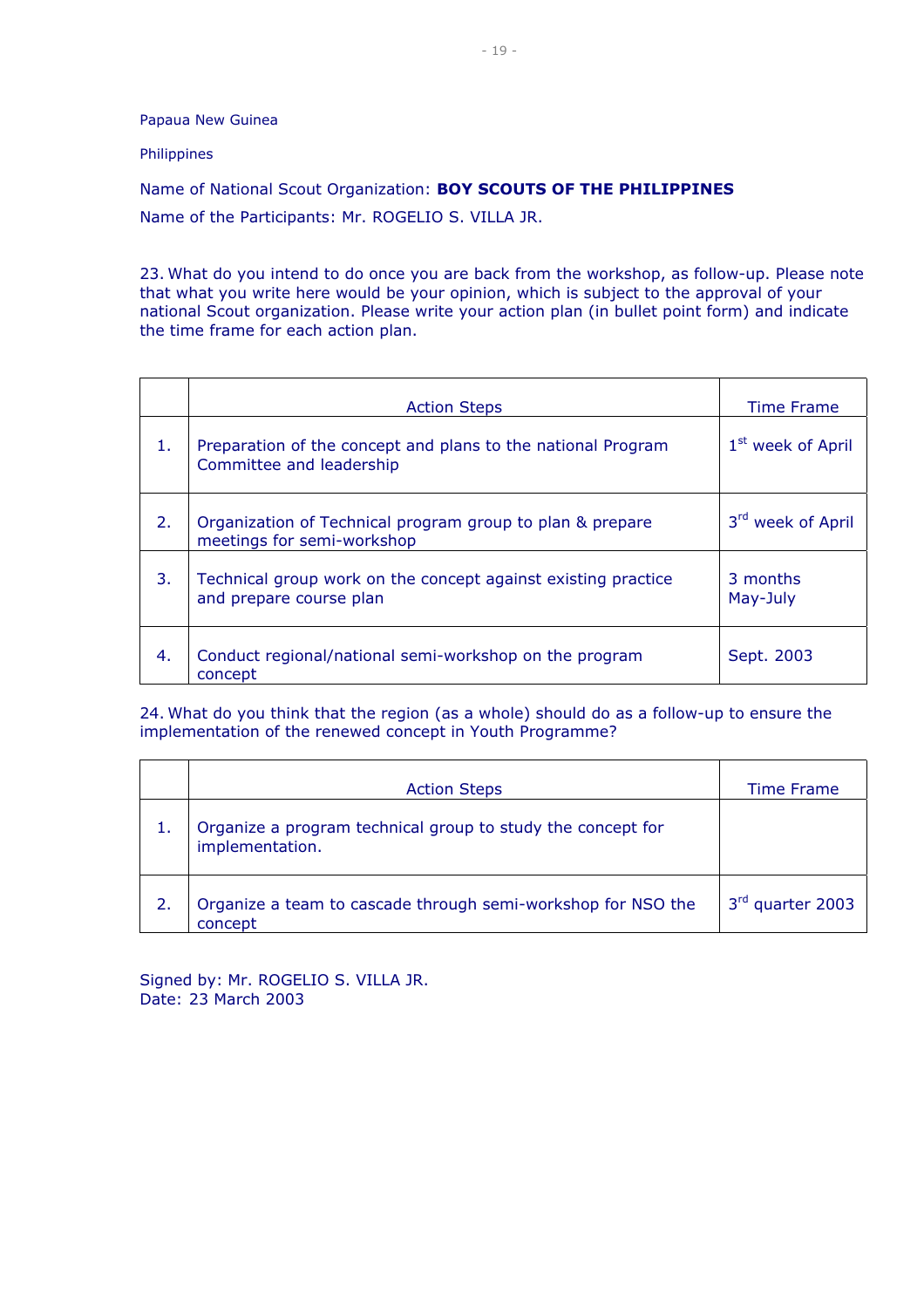Singapore

Name of National Scout Organization: **THE SINGAPORE SCOUT ASSOCIATION** Name of the Participants: Mr. ABDUL RAZAK

- Mr. WONG KAI HONG Ms. HELEN LIM,
- Mr. DON KEITHSIRI WIJENDRA
- Ms. NURAINI

25. What do you intend to do once you are back from the workshop, as follow-up. Please note that what you write here would be your opinion, which is subject to the approval of your national Scout organization. Please write your action plan (in bullet point form) and indicate the time frame for each action plan.

|    | <b>Action Steps</b>  | <b>Time Frame</b> |
|----|----------------------|-------------------|
| 1. | Set up a Task Force  | 2 weeks           |
| 2. | Review the Programme | 3 months          |
| 3. | Forum/Seminar        | 1 month           |
| 4. | Pilot Programme      | 1 year            |

26. What do you think that the region (as a whole) should do as a follow-up to ensure the implementation of the renewed concept in Youth Programme?

|    | <b>Action Steps</b>                                                                                                                     | <b>Time Frame</b> |
|----|-----------------------------------------------------------------------------------------------------------------------------------------|-------------------|
|    | Collate all the evaluation form & action plans. Review by<br>APR Programme Committee, Disseminate the findings to<br>member association | 6 months          |
| 2. | Recommending implementation at various organization.                                                                                    | 6 months          |

Signed: Mr. DON KEITHSIRI WIJENDRA Date: 23 March 2003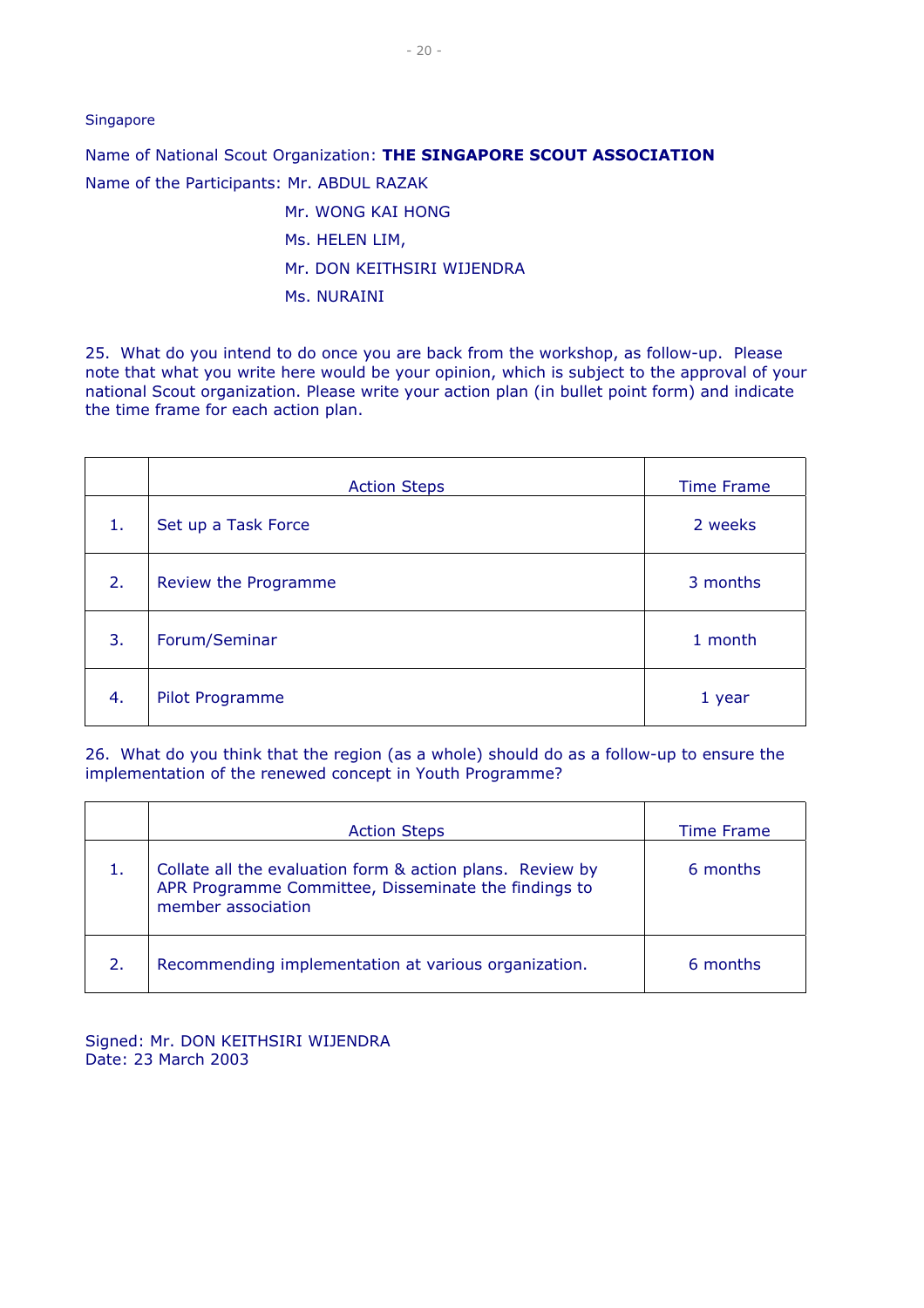Sri Lanka

Name of National Scout Organization: **SRI LANKA SCOUT ASSOCIATION** Name of the Participants: Mr. JV NANDA COREA

27. What do you intend to do once you are back from the workshop, as follow-up. Please note that what you write here would be your opinion, which is subject to the approval of your national Scout organization. Please write your action plan (in bullet point form) and indicate the time frame for each action plan.

|    | <b>Action Steps</b>                            | <b>Time Frame</b> |
|----|------------------------------------------------|-------------------|
| 1. | Inform the NSO re new approach (Growth areas)  | Immediate         |
| 2. | Promote implementation at my unit              | Immediate         |
| 3. | Organize a seminar at district level to inform | In 2 months       |
| 4. | Try to translate to Sri Lanka                  | 1 year            |

28. What do you think that the region (as a whole) should do as a follow-up to ensure the implementation of the renewed concept in Youth Programme?

|    | <b>Action Steps</b>                              | <b>Time Frame</b>     |
|----|--------------------------------------------------|-----------------------|
| 1. | Give publicity to NSOs re new approach           | Immediate<br>On-going |
| 2. | Arrange to mass produce handbook & progress book | Immediate             |

Signed by: Mr. JV NANDA COREA Date: 23 March 2003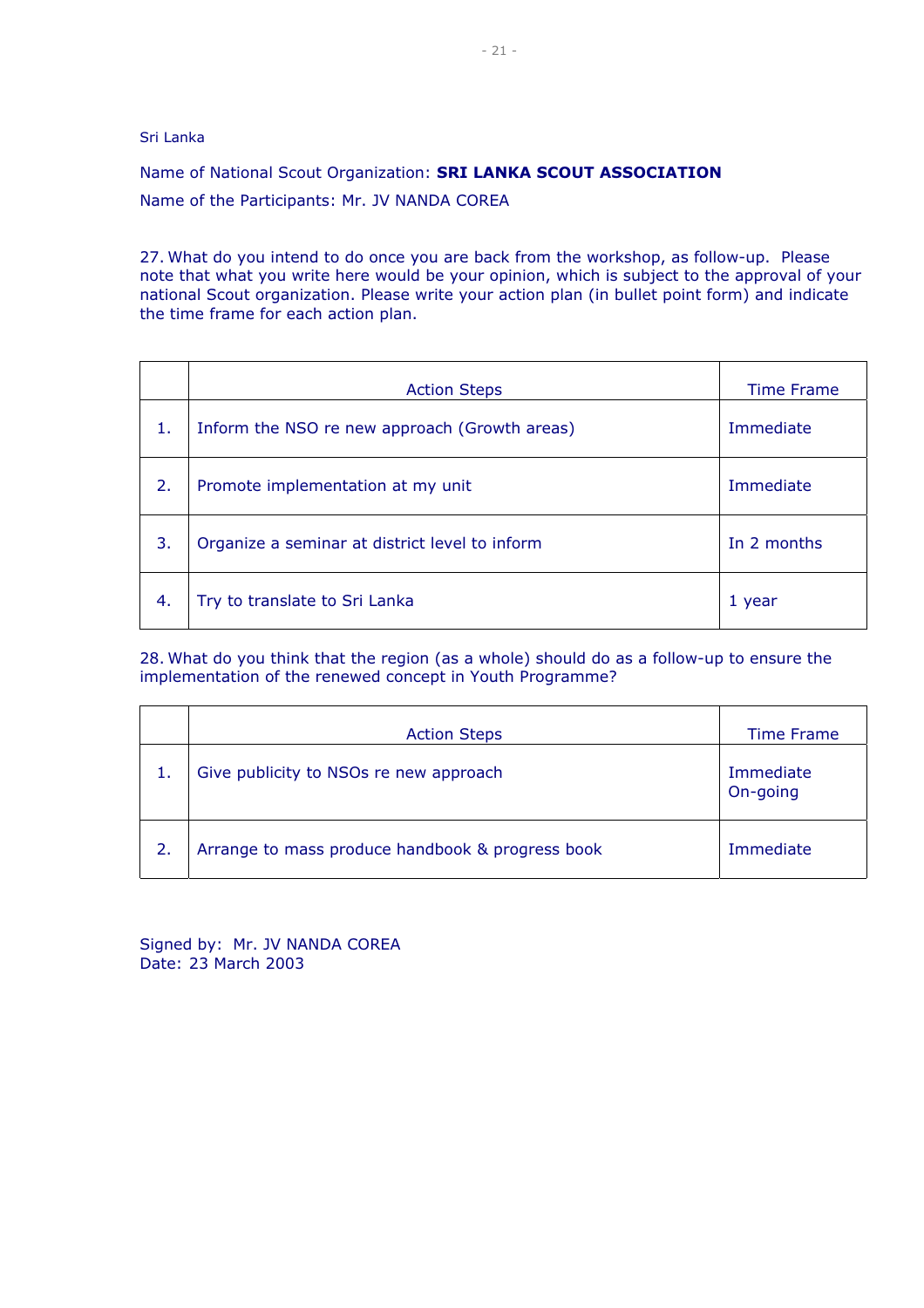#### Thailand

Name of National Scout Organization: **NATIONAL SCOUT ORGANIZATION**

#### **OF THAILAND**

Name of the Participants: Mr. PANOM KAWKAMNERD

Mrs. WANIDA NITIKHETPREECHA

29. What do you intend to do once you are back from the workshop, as follow-up. Please note that what you write here would be your opinion, which is subject to the approval of your national Scout organization. Please write your action plan (in bullet point form) and indicate the time frame for each action plan.

|    | <b>Action Steps</b>                                                                 | <b>Time Frame</b>          |
|----|-------------------------------------------------------------------------------------|----------------------------|
| 1. | Translate the handbook for Leaders                                                  | 3 months<br>May to July 03 |
| 2. | Set up the Youth Programme Committee; national level and<br>regional (local) level. | 2 months<br>May to June 03 |
| 3. | Organize the seminar for Scout leaders (12 groups)                                  | 1 year Sept to<br>Aug. 04  |
| 4. | Follow up program according to the seminar                                          | 1 year<br>Nov. 03-Sept. 04 |

30. What do you think that the region (as a whole) should do as a follow-up to ensure the implementation of the renewed concept in Youth Programme?

|    | <b>Action Steps</b>                     | <b>Time Frame</b> |
|----|-----------------------------------------|-------------------|
| 1. | APR authorities follow up the programme | Nov. 2003         |
| 2. |                                         |                   |

Signed by: Mr. PANOM KAWKAMNERD Date: 23 March 2003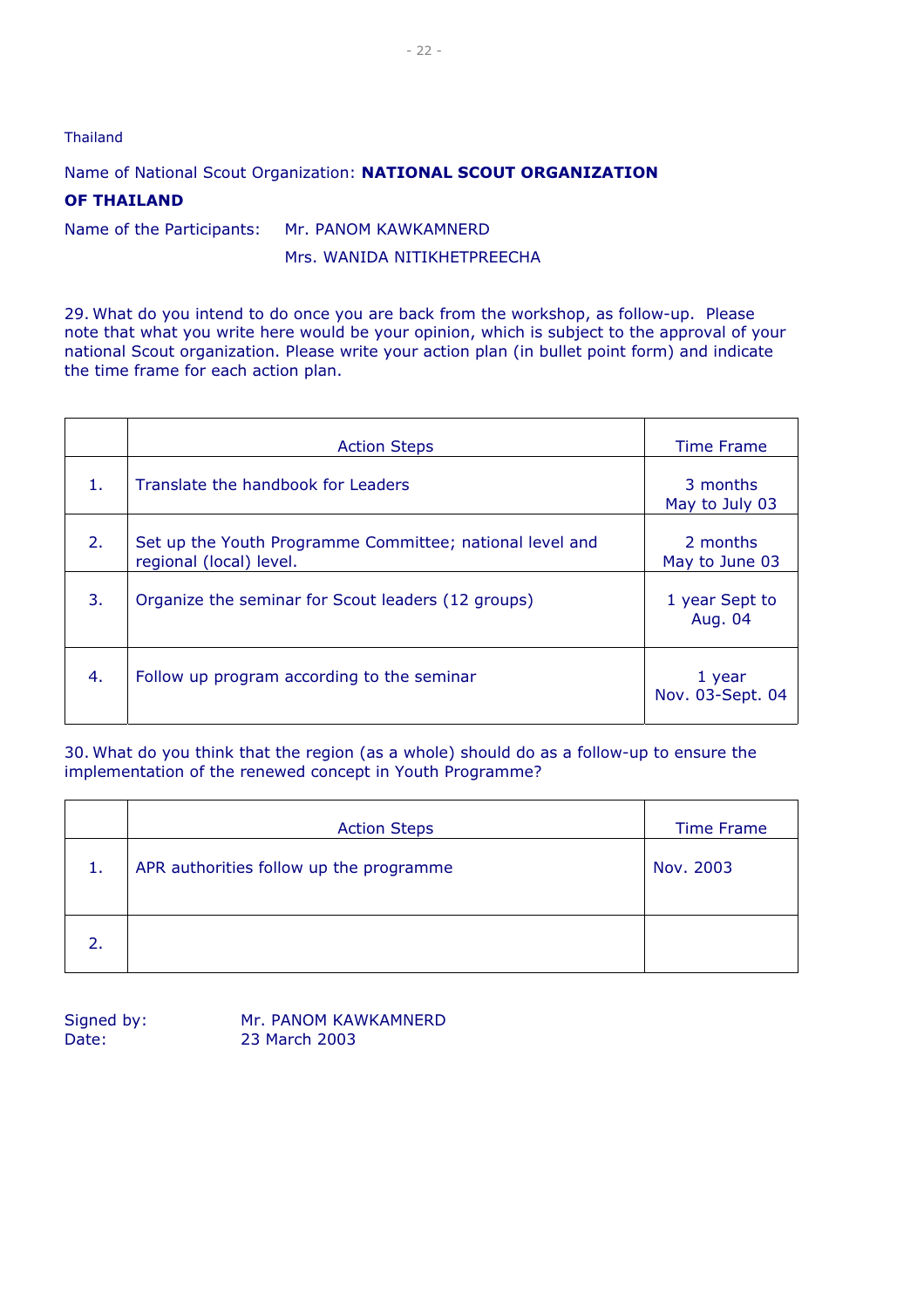#### **Bangladesh**

Mr Jubair Eusuf Convener, Scout Program Review Task Force Bangladesh Scouts, 81/A, Kakrail, Dhaka-10000, Bangladesh Tel No.:0821-934 4851 • Email: jeusuf@yahoo.com

Mr. Mubin Ahmed Jaigirder Member National Executive Committee, Bangladesh Scout House #7, Road #4, Block #A, Shajalal Upo-Shohor Sylhet –3100, Bangladesh Tel No.: 0821-760 926

#### **Bhutan**

Mr. Tenzin Rabgyel Trainer, Bhutan Scout Association, P O Box 587, Thimphu, Bhutan Tel No.: +975 2 / 325177 • Fax No.:+975 2 / 325199

#### **Brunei Daerussalam**

Mr. Hj Badar Hj Ali Deputy Chief National Commissioner Persekutuan Pengakap Negara Brunei Darussalam, P.O. Box 2227, Pejabat Pos Besar, Bandar Seri Begawan Brunei, Brunei Darussalam Tel No.:+673 2 / 425312 • Fax No.:+673 2 / 420822 Email: brunei\_scouts@hotmail.com

Mr. Haji Zainuddin b Hj Jaafar Secretary General Persekutuan Pengakap Negara Brunei Darussalam Tingkat 4, HQ. Building, Komplek Skout, Km 6, Jalam Gadong, Brunei Darussalam Tel No.: +673 2 / 425312 • Fax No.:+673 2 / 420822 Email: brunei\_scouts@hotmail.com

Mr. Zainudin b. Haji Ishak Member, National Training Team P.O. Box 24, MPC Berakas, BB 3577, Brunei Darussalam Mobile No.:+673 8 / 861249 • Office No.: +673 2 / 455550 Email: zaibruscout@hotmail.com

#### **Republic of China**

Mr. Roger Chiang Scout Leader, The General Association of Scouts of China 2/F, 206 Yung Jhen Road, Yung He, Taipei County, Taiwan 234. Tel No.: +886 2 / 8921-8001 • Fax No.: +886 2 / 2928-6045 Email: geenfort@ms15.hinet.net

#### **Hong Kong**

Mr. Kenny Yan Chun Kin Assistant Regional Headquarter Commissioner (Scout) Flat h, 37/F, Skyline Plaza, 88 Tai Ho Road, Tsuen Wan, Hong Kong Tel No.: +852 / 6270 4083 • Email: ckyau@kcrc.com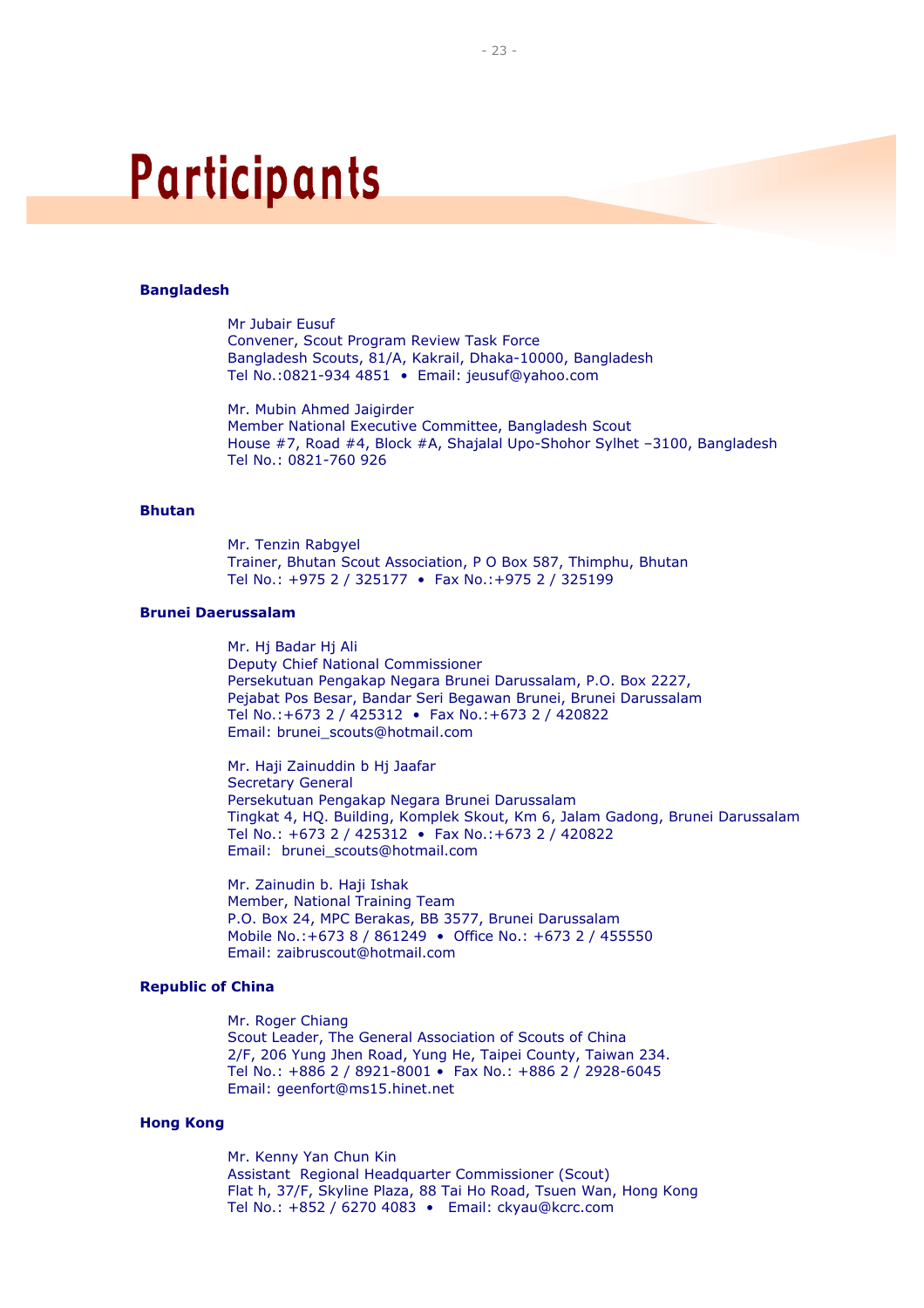#### **India**

Mr. Sainani Devi Singh Deputy Training Commissioner (S) D.S. Sainani Gate No 5,Rajat Colony Bundi, (RAJ.) INDIA Tel No.: +91 747 / 2456599 • Fax No.: +91 747 / 244 3000 Email: Ajay74BND@yahoo.com

#### **Indonesia**

Mrs. Desi Ampriani Youth Programme Bureau Gerakan Pramuka, Jln Medan Merdeka Timur No 6, Jakarta, Indonesia Tel No.: +62 21 / 350 7645 ext 2208 • Fax No.: +62 21 / 350 7647 Email: uni\_eci@yahoo.com

#### **Korea**

Mr. Cho Nam Auk Staff, National Headquarters, Korea Scout Association, Yeouido P.O. Box280, Seoul, 150-602 Korea Tel No.: +82 2 / 6335 2028 • Email: nacho@scout.or.kr

Mr. Cho Won Hee Rover Scout, Korea Scout Association, Kyoung-Ki Do, Kun –po Chi, Kwang - Jeong dong UJIY APT 621-1205, South Korea. Mobile No.: +82 11 / 9122-4215 • Tel No.:+82 31 /31-395-4215 Email: tkyios@hanmail.net

#### **Malaysia**

Mr. Ahmad Razali Bin Abas Asst. State Commissioner Maktab Perguruan Perempuan Melayu,75400, Melaka, Malaysia Tel No.: +60 6 / 282 4827

Mr. Ahmad Tajuddin b. Md. Salleh HQ Commissioner 55, Lengkok Tuna, Bandar Seberang Jaya, 13700 Perai, Pulau Pinang, Malaysia Tel No.: +60 82 / 390 69

Mr. Budiman b. Abpa Asst. State Commissioner Jab. Pendidikan, Jasmani & Kesihatan, Maktab Perguruan Keningau, Sabah, Malaysia Tel No.: +60 87 / 331 444 • Mobile No.:+60 19 / 861 7104

Mr. Cheah It Tee Asst. State Commissioner 25P, Lorong Melayu, 11500, Penang, Malaysia Tel No.: +60 4 / 8284627 • Email:icheah@ic4life.net

Dr. Tam Yeow Kwai Maktab Perguruan Raja Melawar, Jalan Sikamat 70200 Seremban Negeri Sembilan, Malaysia Tel No.: +60 6 / 762 4543

Mr. Goh Kee Lin 204-H, Kg. Lapan, Bachang 75200, Melaka, Malaysia Tel No.: +60 6 / 335 9150 • Mobile: +60 19 / 364 9182

Mr. Han Siew Kwong P.O. Box 140, 87008, WP Labuan, Malaysia Tel No.: +60 87 / 431787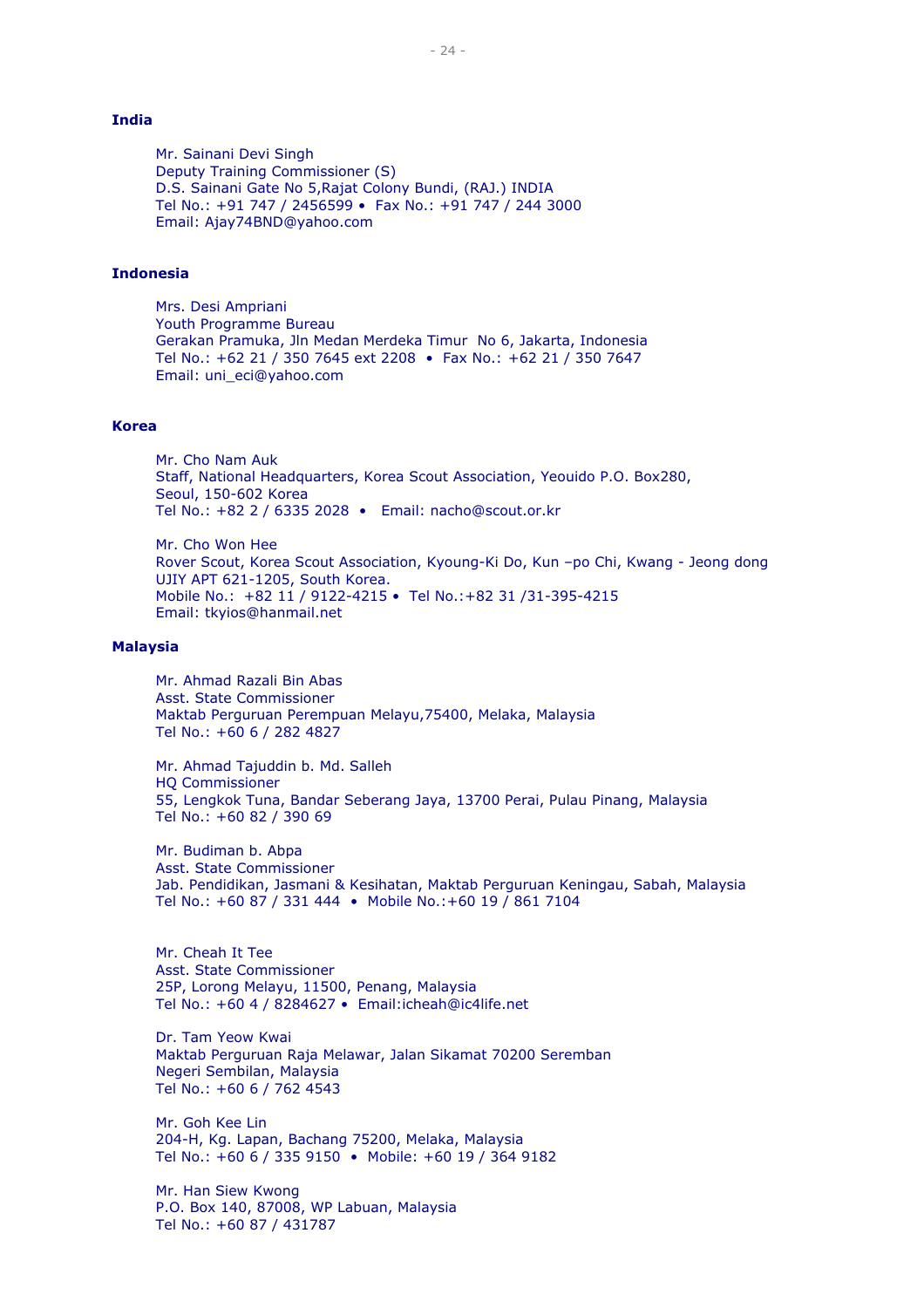Mr. Hj. Arifin b. Hj. Sulong Wisma Pengakap, Kem Kijang, Jalan PCB, 15030 Kota Bharu, Kelantan, Malaysia Tel No.: 609 - 774 7767

Mr. Hj. Saad bin Hj. Salleh 2156, Lrg Kenari Biru 1, Tmn. PKNK 05200, Alor Setar, Kedah, Malaysia Tel No.:+60 4 / 7324926

Mr. Iu Cho Heng Lot 8905, No. 106, Jalan Hup Kee, 93350, Kuching Sarawak, Malaysia Mobile No.: +60 19 / 888 5363 Fax No.: +60 82 / 577 984

Miss Lau Hooi Lin 7-5-1 Lavinia Apts. Jalan Bkt Kecil Satu, 11900 Bayan Lepas, Penang, Malaysia Tel No.: +60 4 / 641 3092 • Email: hooilin58@yahoo.com

Mr. Lim Boon Beng 14, Taman Chong, Jln. Arang, 93250, Kuching, Malaysia Email: baden@tm.net.my

Mr. Long Tin Piau 710 H, Lorong Taman Jaya 8, Jalan Pusara, 20400 Kuala Terengganu, Malaysia Tel No.: +60 9 / 624 6845 • Mobile No.:+60 16 / 952 2277 Email: isehling@tm.net.my

Mr. Lupian bin Saluji Maktab Perguruan Kent. P-S. 2,89207, Tuaran, Sabah, Malaysia Tel No.: +60 88 / 788 500 • Mobile No.:+60 19 / 9314906 Fax No.: +60 88 / 788 007

Mr. Mahmud Bin Jusoh Maktab Perguruan Batu Lintang, Kuching, Malaysia Tel No.:+60 82 / 243 501

Mr. Mohamad Kamar Bin Zainudin Institut Perguruan Bahasa-Bahasa Antarabangsa Kuala Lumpur. Malaysia Mobile No.: +60 13 / 352 0701

Mr. Mohd Ali b. Mohd Noh No.5, Jln. Keris Agung, Tmn. Pasifik Selatan, KM 4, Jln. Kluang 83000 Batu Pahat, Malaysia Tel No.: +60 7 / 431 4961 • Mobile No.:60 12 / 710 5977

Mr. Mohd Daud Yusof 20, Desa Seri Taman, Gong Badak, K.Terengganu, Terengganu, Malaysia Tel No.:+60 9 / 6669699

Mr. Mohd Fathil b. Abdul Majid Maktab Perguruan Tuanku Bainun, 14000 Bkt Mertajam, Pulau Pinang, Malaysia Tel No.: +60 4 / 575 2553

Mr. Mohd Radzi Johari No. 12, Jln. Kg. Jambu 4, Kg. Jambu, 34000 Taiping, Perak, Malaysia

Mr. Muhamad Hj Tangah Maktab Perguruan Sarawak, Miri, Malaysia Tel No.: +60 85 / 438557 • Mobile No.:+60 19 / 8841142 Fax No.: 60 85 / 421201

Mr. Ng Ah Kian @ John P.O. Box 14079, 88847 Kota Kinabalu, Sabah, Malaysia Tel No.: +60 88 / 438 979 • Fax No.:+60 88 / 430 989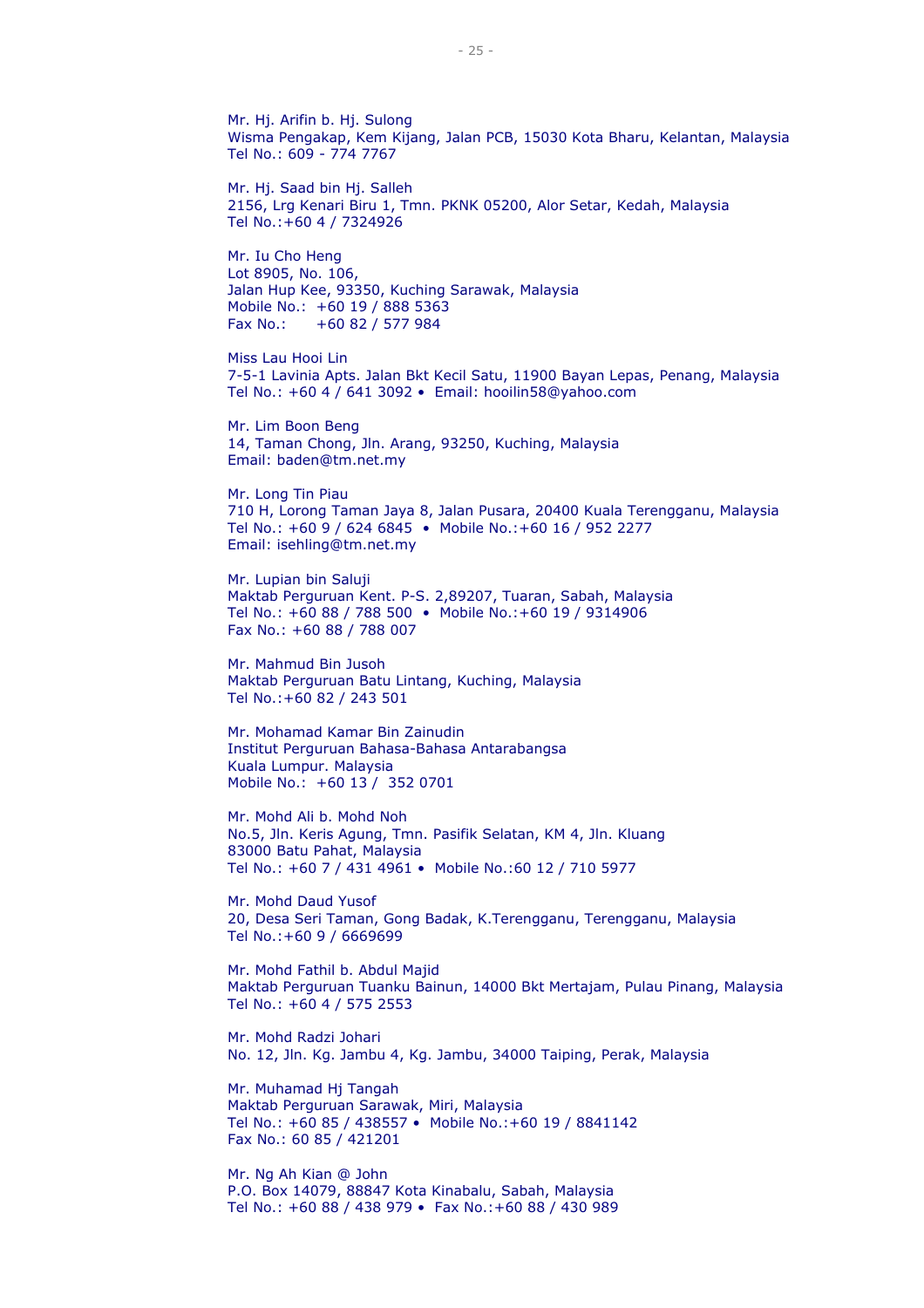Mr. Nordin b. Abd Rahman Institut Perguruan Darulaman, 05000 Jitra, Kedah, Malaysia Tel No.: +60 4 / 918 2333 • Email: nordinabdrahman52@hotmail.com

Mr. Ong Beng Soon Block 16-17-04, Lorong Bukit Kukus, 11060 Paya Terubong, Penang, Malaysia Tel No.: 604-8292410

Mr. Radzwan Hussain National HQ, Persekutuan Pengakap Malaysia, B-P House, Jln Hang Jebat, 50150 Kuala Lumpur, Malaysia

Mr. Rafiei Mohamad Lot 2164, Tmn. Muafakat, Jalan Hospital,15200 Kota Bharu, Kelantan, Malaysia Tel No.:+60 9 / 744 0749

Mr. Felix Thang Meng Kee 455 Taman Pearl, Jalan Pearl Park, Kuching, Sarawak, Malaysia Tel No.: +60 82 / 426 617

Mr. Wan Ibrahim b. Hassan 1131 C, Simpang Tok Ku, 21000, Kuala Terengganu, Malaysia Tel No.: +60 9 / 622 8531

Mr. Wan Yaacob b. Wan Omar Jab. Kajian Sosial, Maktab Perguruan Sultan Mizan, 22200 Besut, Terengganu. Malaysia Tel No.: +60 9 / 695 7021

Mr. Yaacob Ismail Jab. HEP, Maktab Perguruan Kota Bharu, Pengkalan Chepa, Kelantan, Malaysia Tel No.: +60 9 / 773 8236

Mr. Yeoh Seng Choon 40, Jln. Yong San Nam, Mayfain Park, 31650 Ipoh Perak, Malaysia Tel No.: +60 5 / 321 0389

#### **Maldives**

Mr. Ahmed Shiran The Scout Association Of Maldives, P.O. Box 2009 Male, Maldives Tel No.: +960 / 317 514 • Fax No.: +960 / 332 960 • Email: nfo@scout.com.sv

Mr. Arif Rasheed The Scout Association of Maldives, P.O. Box 2099, Medhuziyaaraiy Magu, Male, Maldives Tel No.: +960 / 317 514 • Fax No.: +960 / 332 960 • Email: info@scout.com.sv

#### **Mongolia**

Mr. Enkhbold T. UlaanBaatar.210648, P.O. Box – 43, Mongolia Tel No.: +976 11 / 32 4171 • Fax No.: +976 11 / 313281 Email: enkhBold\_maa@yahoo.com

#### **Nepal**

Mr. Vijay Kishor Jha Nepal Scouts, Lainchour, Kathmandu. Nepal Tel No.: +977 1 / 441 9001 • Fax No.: +977 1 / 441 3369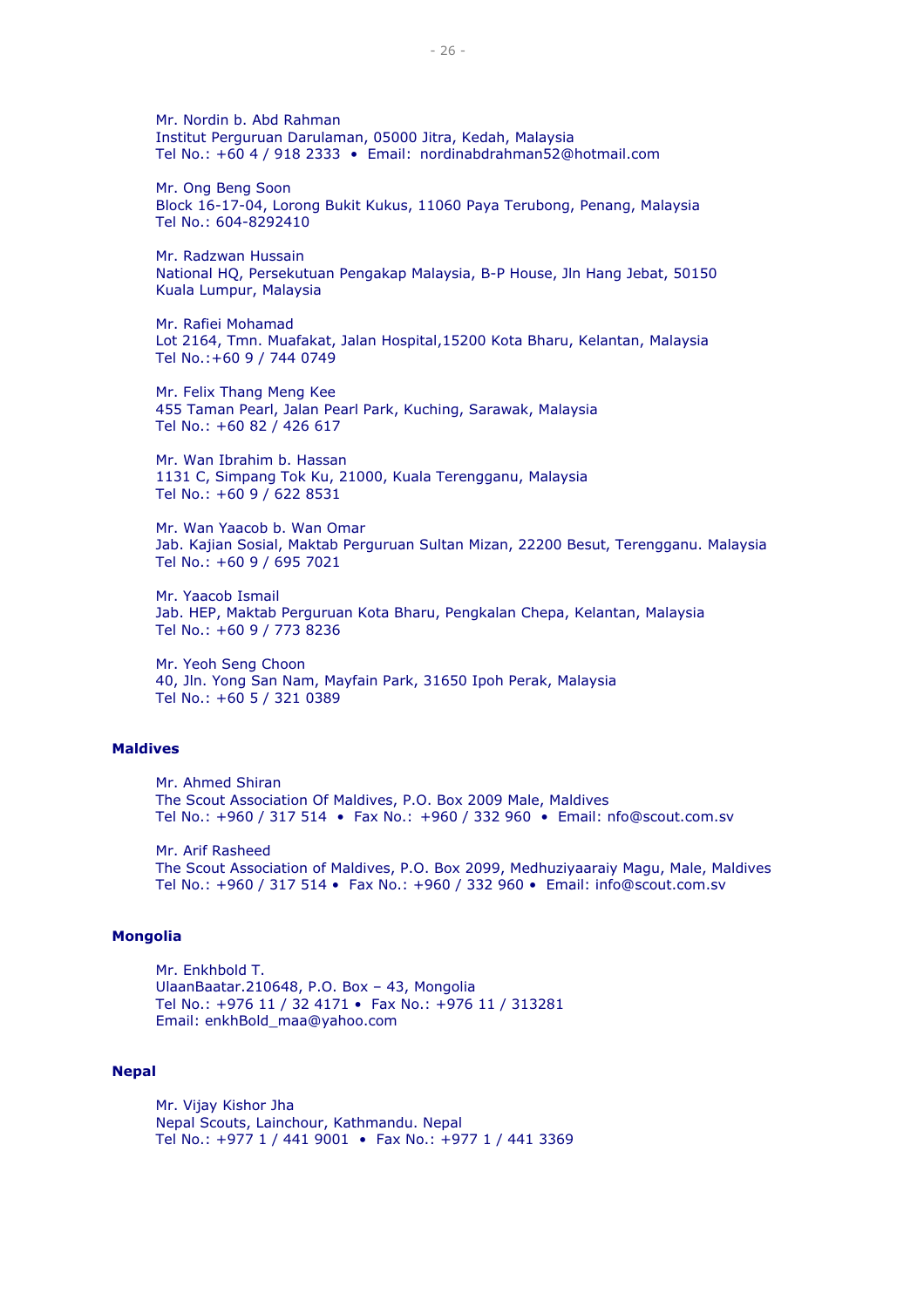#### **Pakistan**

Mr. Munir Ahmed Bhullar Secretary, National Training & Programme Committee Pakistan Boy Scouts Association, A-2104 Kashana, A-E- Munir Manoabad Nawabshah (SINDH) Pakistan Tel No.: +92 241 / 62696 • Fax No.:+92 241 / 70696

#### **Philippines**

Mr. Rogelio S.Villa Jr. Director, Program & Adult Resources Development Boy Scouts of the Philippines, 181 Natividad-Almeda Lopez Street, Malate, Manila, Philippines Tel No.: +63 2 / 527 5108 • Fax No.: +63 2 / 522 7765 Email: phiscout@skyinet.net.ph

#### **Singapore**

Mr. Abd Razak b. Anuar Senior Executive (Operations), The Singapore Scout Association 1, Bishan Street 12, Singapore 579808 Tel No.: +65 / 6259 2858 • Fax No.:+65 / 6259 2118 • Email: hq@scout-assn.org.sg

Mr. Don Keithsiri Wijendra CLT/Area Scout Commissioner (East), Singapore Scout Assoction Blk 147, Pasir Ris St. 13, #09-18, Singapore (510147) Tel No.: +65 / 9857 4915 • Email:donkeithwij@yahoo.com

Ms. Helen Lim Hwee Wah Springwell Mansion, 19 Jalan Haji Salam, Singapore (468786) Tel No.: +65 / 64423857 • Email: helen\_abidin@moe.edu.sg

Ms. Noraini Mohamad Training Secretary, Blk 171A Edge dale Paints #07-426, Singapore Tel No.: +65 / 9450 6419 • Email: dolpheen@starup.net.sg

Mr. Wong Kai Hong National Venture Council Member, Blk 526 Bukit Batok St.51 #08-86, Singapore Tel No.: +65 / 9682 0061 Email: kaihong@singnet.com.sg

#### **Sri Lanka**

Mr. J. V. Nanda ,Corea Programme Commissioner, Sri Lanka Scout Association 40, Elie Line Colombo 15, Sri Lanka

#### **Thailand**

Mrs. Wanida Nitikhetpreecha Deputy Commissioner, National Scout Organization of Thailand Rama I Road, Bangkok 10330, Thailand Tel No.: 022-162 924 • Fax No.:022-168 847 • Email:nsotthailand@hotmail.com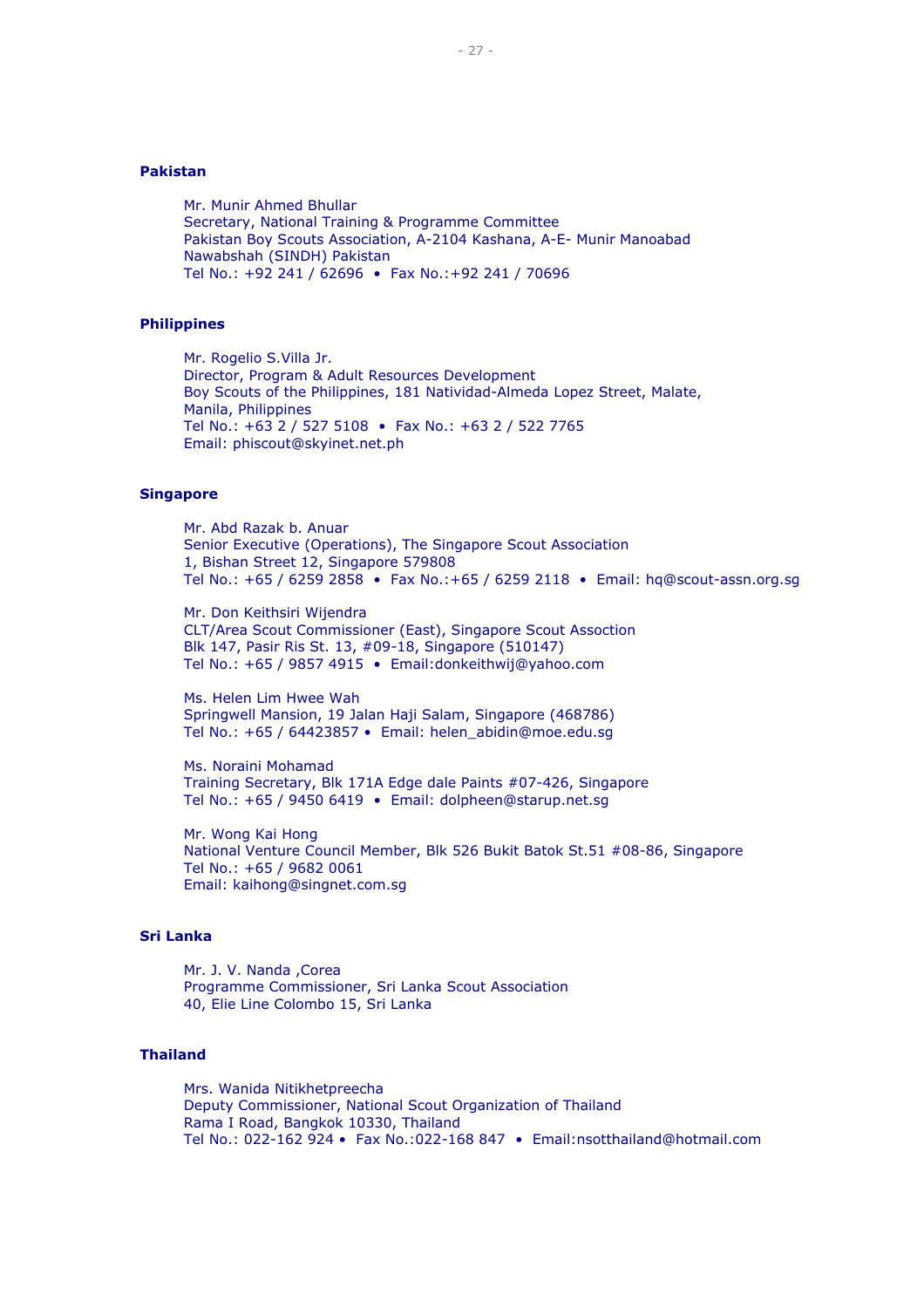## Staff

Mr Mohammad Habibul Alam Vice Chairman, World Scout Committee 1/3 Dilu Road, New Eskaton, Dhaka – 1000, Bangladesh Tel No.: +880 2 / 9337714 • Fax No.:+880 2 / 934226 Email: halam@bangla.net

Mr Eric Khoo Member, Asia Pacific Regional Scout Committee 48-3-2 Jln 4/62 D, Bandar Manjalara off Jalan Damansara, 52200 Kuala Lumpur, Malaysia Tel No.: +60 3 / 62769557 • Fax No.:+60 3 / 62763407 • Email: keric@tm.net.my

Dr Yongyudh Vajaradul Member, APR Scout Committee Siriraj Hospital, Mahidol University, Bangkok 10700 Thailand, Tel No.: +66 2 / 419 7524 to 25 • Fax No.:+66 2 / 4112506 Email: siyvj@mahidol.co.th

Mr Hj. Zainal Abidin Member, Asia-Pacific Regional Scout Committee Persekutuan Pengakap Brunei Darussalam Tingkat 4, HQ Building, Komplek Scout, Km 6, Jalan Gadong Brunei, Brunei Darussalam Tel No.: 08 737247 • Fax No.:02 420822 • Email: brunei\_scouts@hotmail.com

Mr Abdullah Rasheed Regional Director, World Scout Bureau / APR 4/F, ODC Building, 219 Salcedo Street, Legaspi Village, Makati City, Philippines Tel No.: +63 2 / 818 0984 • Fax No.:+63 2 / 819 0093 • Email: rasheed@aprscout.org

Dato' Hamidin Bin Abdullah National Chief Commissioner National HQ, Persekutuan Pengakap Malaysia, B-P House, Jln Hang Jebat, 50150 Kuala Lumpur, Malaysia, Tel No.: +60 3 / 2078 0836 • Fax No: +60 3 / 2070 9057 Email: pengakap@tm.net.my

Mr Paulus Tjakrawan Taningdjaja Chairman, APR Programme Sub-Committee J. Raya Jatinegara Barat No 138, Jakarta 13320, Indonesia Tel No.:+62 21 / 8195866 • Fax No.:+62 21 / 8195866 • Email: paulustj@indosat.net.id

Mr Peter John Blatch National Commissioner, Adult Training and Development 4 Barrine Close, Westlake, Queensland, Australia, Tel No.:+61 7 / 339307711 • Email: training.comm@scouts.com.au

Mr Panom Kawkamnerd Member, APR Programme Sub-Committee, National Scout Organization of Thailand Rama I Road. Bangkok 10330, Thailand Tel No.: +662 / 215 3533 • Fax No.: +662 / 216 8847

Mr R Thrumurgan Member, APR Programme Sub Committee Blk 174A Edgedale Plains #05-155, Singapore Tel No.:+65 / 9791 2037 • Email: tru@pacific.net.sg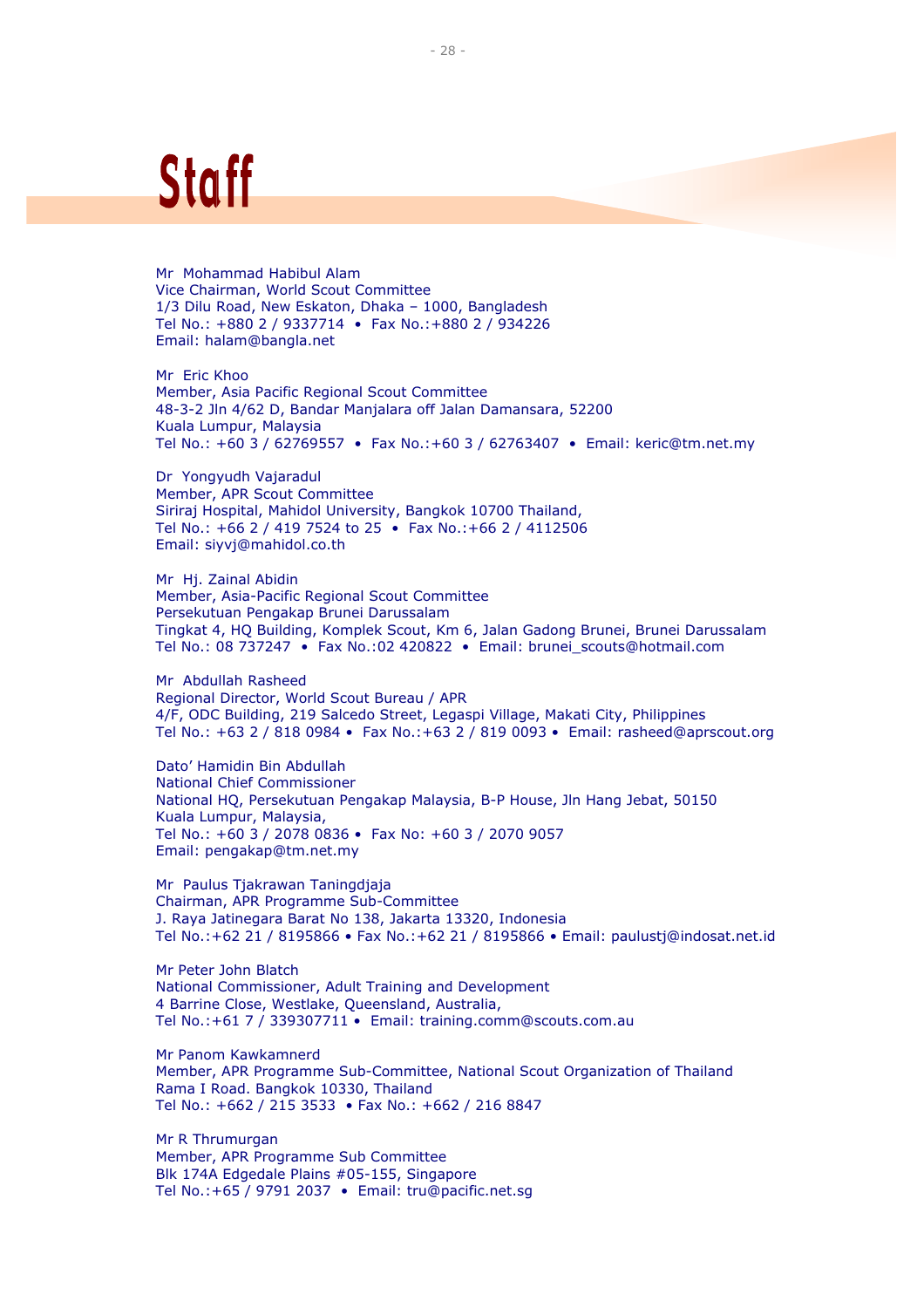Mr Koo Hong Kiong Member, APR ICT Sub-Committee 166, Jalan 5, Kg.Baru, 43500 Semenyih, Selangor, Malaysia Mobile No.:+60 16 / 2739290 • Email:koo\_hk@hotmail.com

Mr Dominique Benard Youth Programme Director, World Scout Bureau La Fargueusaz, 74250 Bogeve, France Tel No.: +41 / 792528116 • Email:dbenard@world.scout.org

Mr Gerardo González Regional Director, Interamerican Scout Region Avenida R Lyon 1085 Providencia, Santiago, Chile, Tel No.:+562 / 2257561 • Fax No.:+562 / 2256551 Email: ggonzalez@interamerica.scout.org

Mr Alberto Omar Del Brutto Director, Human Resources, Interamerican Scout Region Avenida R Lyon 1085 Providencia, Santiago, Chile, Tel No.:+562 / 2257561 • Fax No.:+562 / 2256551 Email:adelbrutto@interamerica.scout.org

Mr Syd Castillo Director, Programme and Community Development, World Scout Bureau /APR, 4/F, ODC Building, 219 Salcedo Street Legaspi Village, Makati City, Philippines Tel No.:+63 2 / 818 0984 • Fax No.: +63 2 / 819 0093 • Email: syd@apr.scout.org

Dr Hj. Abdul Rahman Bin Mat Secretary General, 16, Jalan Beta, SS 21/9 Damansara Utama, Kualar Lumpur, Malaysia Tel No.: +60 3 / 20780836 • Fax No.:+60 3 / 20709057 Email: pengakap@tm.net.my

Mr Othman Bin Hj. Md. Drus Assisstant National Chief Commissioner (Programme), C 4764, Jalan Abd Ghaffar, Klebang Besar, 75200 Melaka, Malaysia Tel No.: +60 6 / 3354289 • Email:othmandrus@hotmail.com

Mr Nasaruddin Shamsuddin Assistant National Chief Commisioner 28, Jalan Klasik U2 / 42, Taman TTDI Jaya 40150 Shah Alam, Selangor, Malaysia Mobile No.: +60 12 / 3390300 Fax No.: +60 3 / 74863716 Email: shnasa@yahoo.com

Mr Suszma Khairitzi Bin Mamat Special Officer to Secretary General, Persekutuan Pengakap Malaysia, B-P House, Jln Hang Jebat, 50150, Kuala Lumpur, Malaysia Tel No.:+60 3 / 20780836 • Fax No.: +60 3 / 2070957 • Mobile No.: +60 19 / 3215645 Email: suszma@yahoo.com

Mr Mohd Zaki Nuruddin, National Training Secretary, Persekutuan Pengakap Malaysia, B-P House, Jln Hang Jebat, 50150, Kuala Lumpur, Malaysia Tel No.: +60 3 / 20780836 • Fax No.:+60 3 / 2070957 • Mobile No.:+60 12 / 3564134 Email: pengakap@tm.net.my

Dr Mohd Mukhyuddin Sarwani President, King Scout Brotherhood, Klinik Menara, 75 A / 1, Jalan Keramat, 54000 Kuala Lumpur, Malaysia Tel No.:+60 3 / 42572625 • Email:mmsarwani@hotmail.com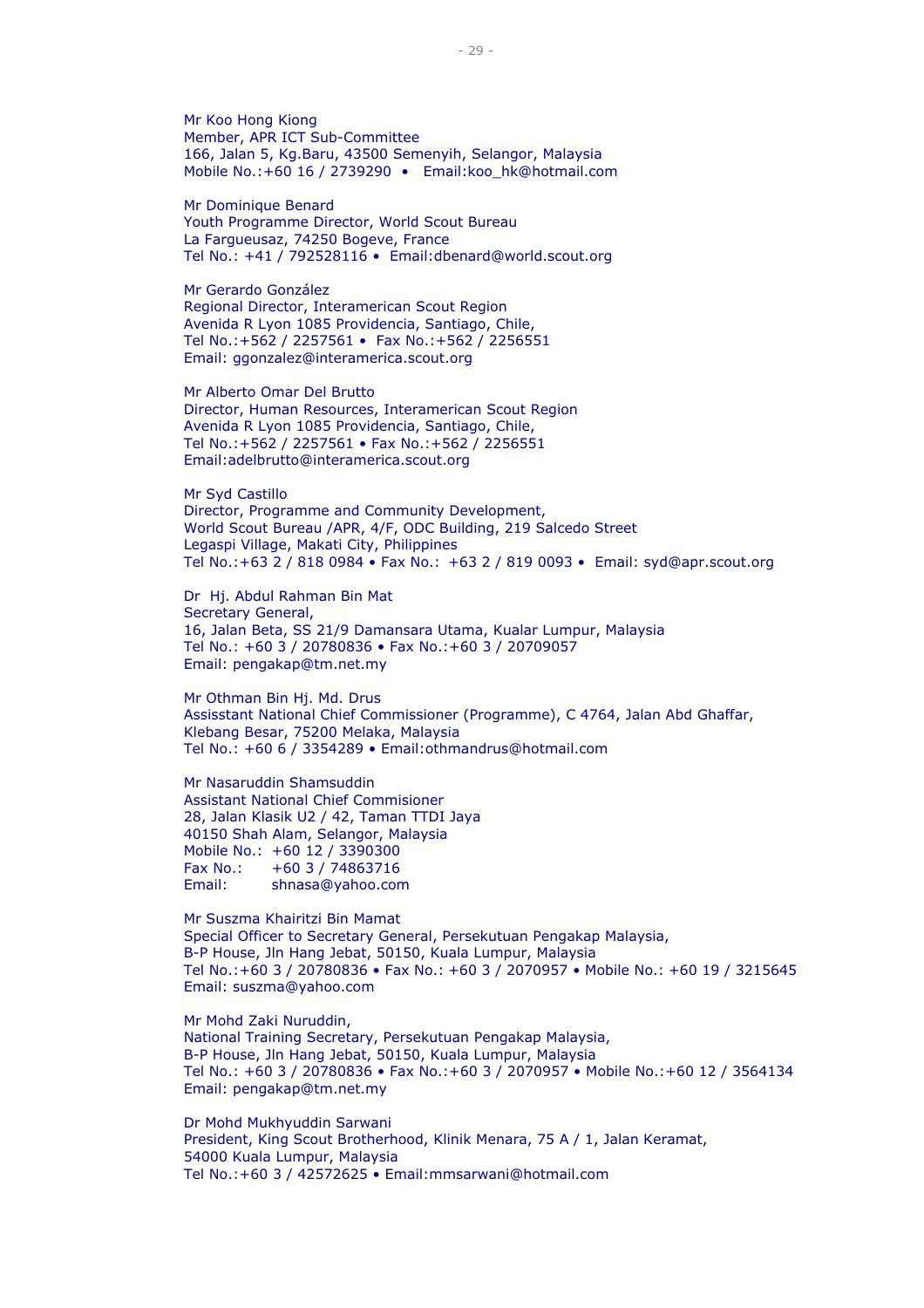Mr Chan Ah Sang Assistant State Commissioner 3 Jalan Bidara 1/5, Taman Bidara, Selayang, Batu Caves, Selangor, Malaysia, Mobile No.:+60 12 / 2097186 • Fax No.:+60 3 / 40434609 Email: changahsang@hotmail.com

Mr Philip Cheong, Committee Member, King Scout Brotherhood 3-2-6, Nyaman Court, Jalan Nyaman 1, 58200 Kuala Lumpur, Malaysia Mobile No.:+60 16 / 6283940

Mr Jamal Abdullah Asst. District Commissioner 45 Jln AU2A / 20, Taman Sri Keramat, 54200 Kuala Lumpur, Malaysia Telefax No.: +60 3 / 42604080 • Email: jamal@pd.jaring.my

Mr Mohd Nazlee Mohd Baki National Rover Scout, No. 40, Jalan 21, Taman Seri Jelok, 43000 Kajang • Selangor, Malaysia Mobile No.: +6012 / 292 0428

Mr. Kalaimani s/o Supramaniam Scout Leader 5 Blkg Hospital, 09300 Kuala Ketil, Kedah, Malaysia Tel No.: +60 4 / 416 3439 • Mobile No.: +60 13 / 468 4785 Fax No.:+60 4 / 416 0559 E-mail: maniria@yahoo.com

Mr Kho Tuck Sing Scout Leader 12, Jln 1/37B, Tmn Bukit Maluri, Kepong, 52100 Kuala Lumpur, Malaysia Tel No.: +60 12 / 654 7324 • Email: tskho@tm.net.my

Mr. Abd Jalil Bin Abd Samad, King Scout Brotherhood, 48-3-2 Jln 4/62 D Bandar Manjalara off Jalan Damansara 52200 Kuala Lumpur, Malaysia Tel No.: +60 12 / 661 8498 • Email: ajae\_lil@ yahoo.com

Mr Shahrul Nizam b. Mohd Azba Rover RL 175, Jln Sejahtera, 26400 Bdr Jengka, Pahang Darul Makmur, Malaysia Tel No.: +60 9 / 466 2304 • Mobile No.:+60 13 / 939 8537 & +60 19 / 947 1249 Email papaguard@yahoo.com

Mr. Tan Wei Han **Scouter** 8 Jln 1/37B, Taman Bukit Maluri, Malaysia Mobile No.: +6012 / 376 6776

Mr. Shahrizal Suhaimi Rover, No. 204, Block D12, Wangsa Maju Seksyen 1, 53300 Kuala Lumpur, Malaysia Mobile+60 16 / 2575324

Mr Muhammad Rahimi Mahmud Rover 7, Lorong Kasah Dalam, Medan Damansara 50490 Kuala Lumpur, Malaysia Mobile No.: +60 13 / 606 3350 • Email: mie\_scouts@hotmail.com